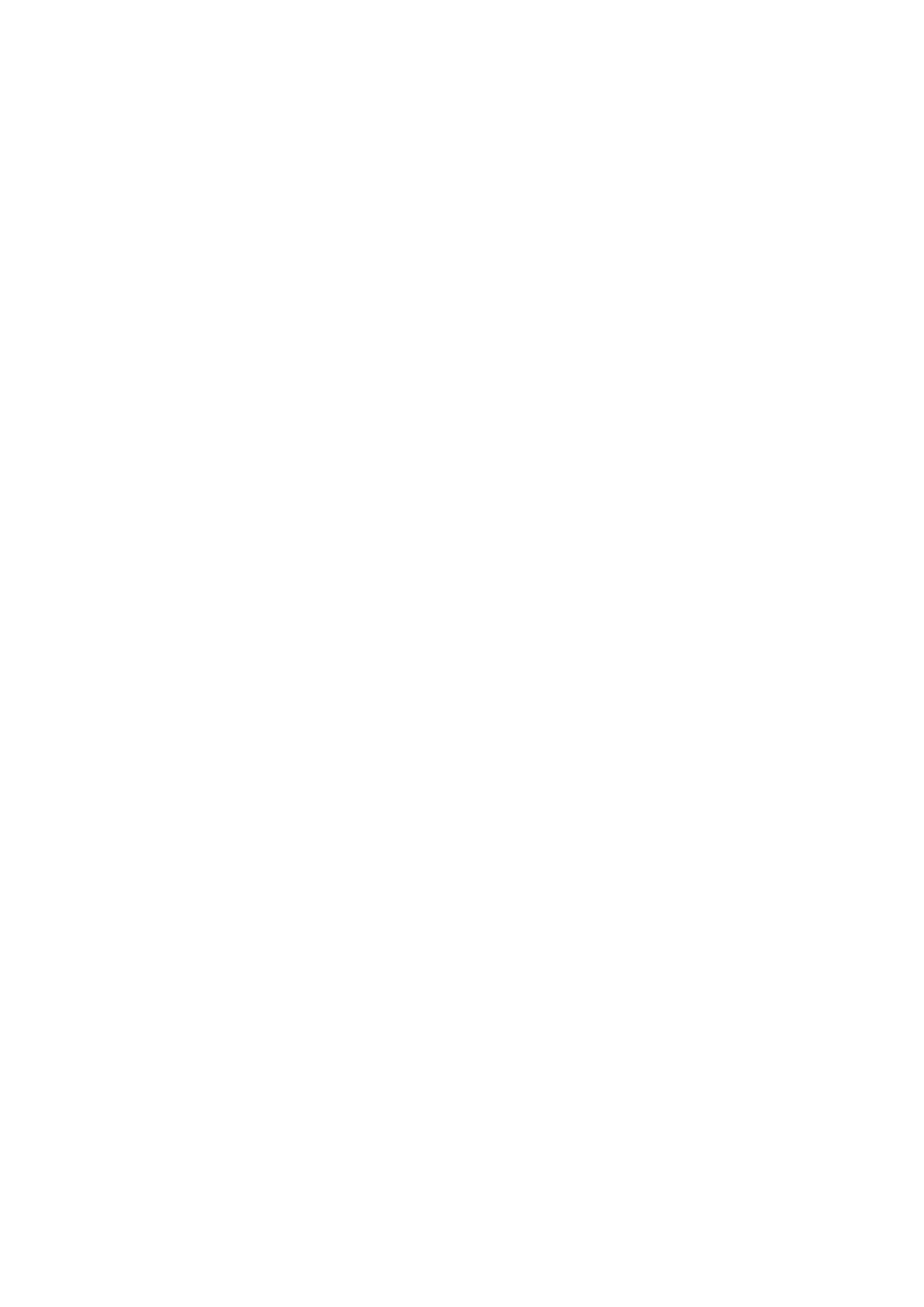**Gender Stereotyping** - preconceived ideas whereby males and females are arbitrarily assigned characteristics and roles determined and limited by their sex. Sex stereotyping can limit the development of the natural talents and abilities of boys and girls, women and men, as well as their educational experiences and life opportunities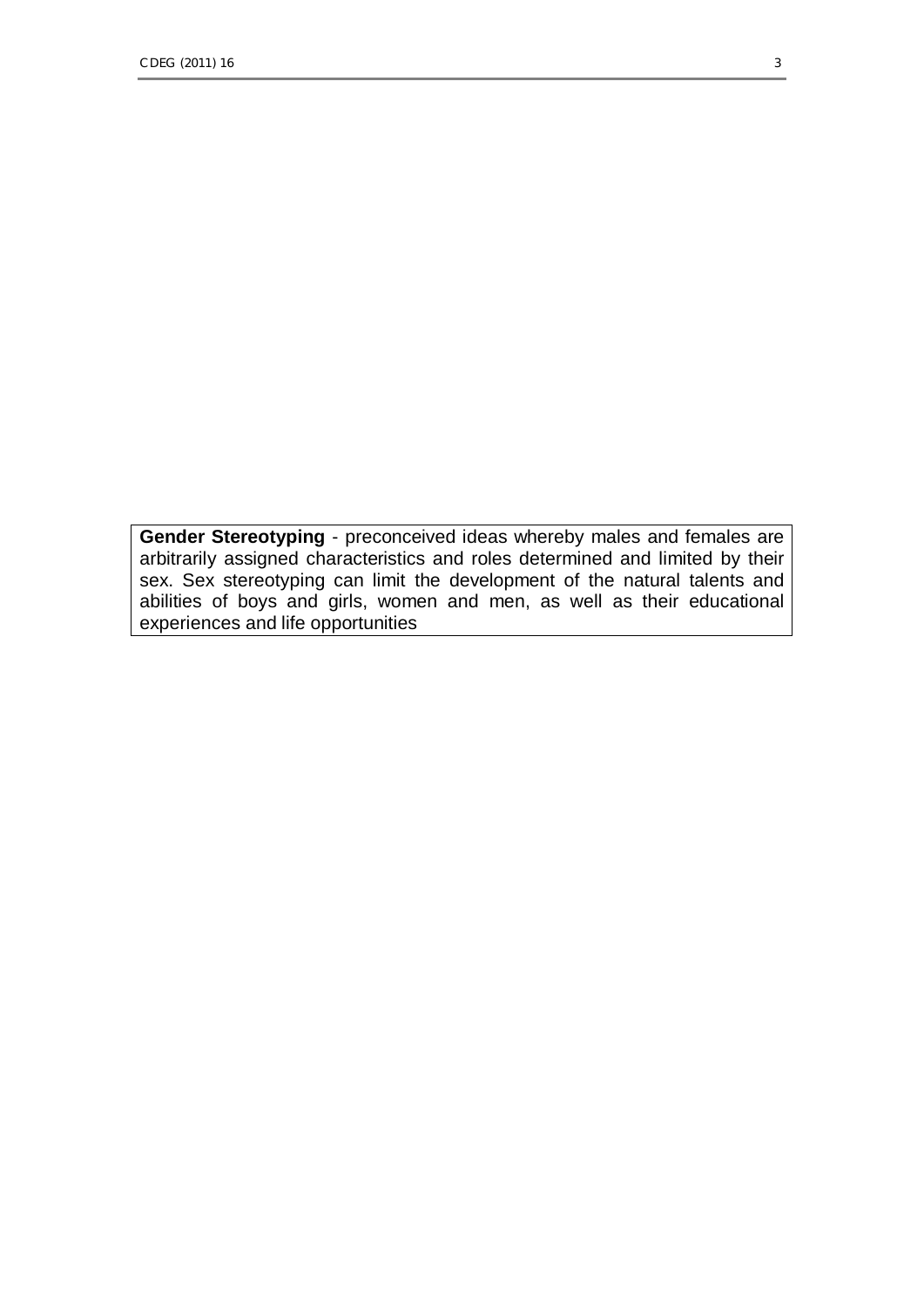#### **BRIEF HISTORICAL OVERVIEW**

1. In order to try to understand why gender stereotyping is so pervasive in European societies, it may be necessary to examine the influences in European cultures and beliefs over time. In ancient Greece, Aristotle argued that men should have authority over women because in women the rational element in the human soul is easily overruled by the irrational. He argued that it is natural for the rational element to have authority over the irrational. All men were presumed to be rational while all women were presumed to be irrational. This prized value of 'rationality' over other human characteristics was promulgated by philosophers and theologians throughout European history. Characteristics which were considered 'natural' for females were considered to be of less value, and women were deemed to be innately flawed and should therefore be subordinate to men. The assumption that only men are truly human permeated the beliefs and ideologies of writers throughout European history.

2. This ideology of female inferiority and subordination was so deeply ingrained into the values and cultures of European societies that most women as well as men accepted it without noticing that it existed. The French writer Christine Pizan (1365- 1430) described how she tried to counter the assertions of so many male writers, that women are inherently wicket and full of every vice, but found herself agreeing with them saying it was impossible that so many famous men, among them renowned scholars, so clear sighted in all things as it seemed, could have been wrong in their beliefs about and attitudes towards women. Fortunately, Pizan went on to challenge these views and assertions. She argued that women were not innately inferior to men but that their inferior education and training had created the illusion of inequality.

3. Throughout the centuries, while some women from privileged backgrounds received an education and excelled in various disciplines; entered religious life; and women worked, inside and outside the home; in the fields; in factories; in others' homes to help support families, a fundamental commonality in all women's lives has been their subordination to men. Whatever position, work or role undertaken by women, it was traditionally valued less than its equivalent undertaken by men.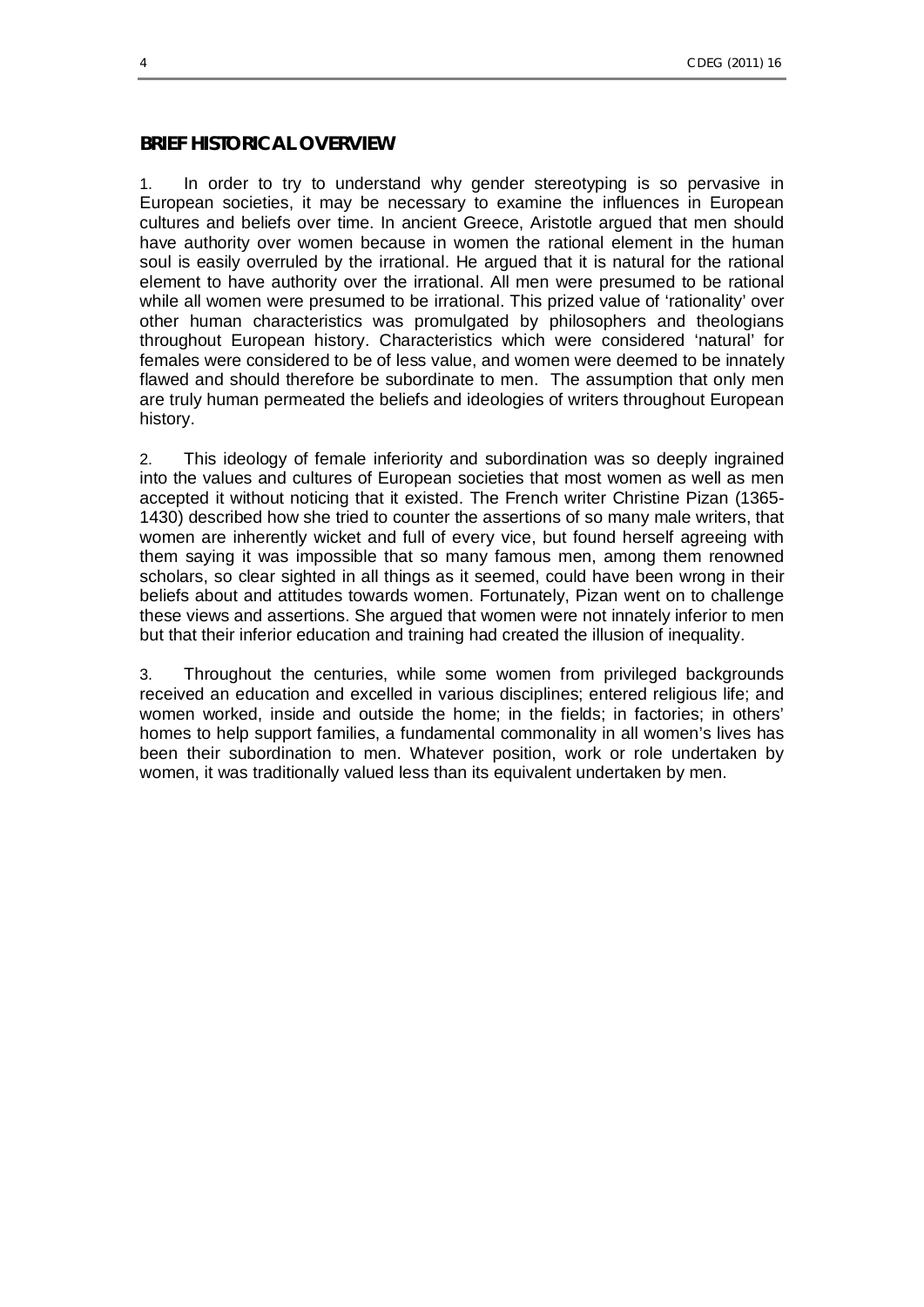## **THE EDUCATION OF FEMALES**

4. Early European feminists, such as Pizan, challenged the traditional views of women as being innately inferior to men and argued that their supposed inferiority was caused by their lack of education. They promoted education as the vehicle to make women better human beings and not, as was proposed by some writers, as a means of making them more pious or better wives and mothers.

5. Humanists, who advocated education for girls, did not intend that it should be for the benefit of the girl, but that it would enhance the life of her future husband. Sir Thomas More, the English Humanist believed that education made wives better companions to their husbands and better teachers of their children.

*Revolutionary in their views of the education of the male, when it came to women the Humanists reinforced the most negative attitudes about the female nature and the way women should be treated. In every way the learned men of this new age intended to restrain and limit, not to encourage or expand, the young girl's or the woman's talents and the possibilities for her life. …Even in the young girl, these*  learned men imagined the negative qualities delineated by classical and early *Christian writers: the desire to dominate, a tendency to anger, pride, and idleness, and a propensity to sin and lustfulness[1](#page-4-0) .* 

6. While many European women received an education over the centuries, access to education, and particularly higher education, was not generally available to girls and women until the nineteenth century. Some universities did not permit women access until the early twentieth century. Some universities permitted women to attend, but did not grant them degrees. In Spain, four women who had passed their medical examinations in 1882, were refused degrees and instead were issued with certificates which did not allow them to practice as doctors. In some universities, women who attended medical school were subjected to violence and other forms of discrimination. The traditional arguments of the inferiority of women were used by the opponents to their participation in higher education.

7. Most European countries were providing free primary education for girls as well as boys by the last quarter of the nineteenth century, where the emphasis was on the acquisition of literacy and simple numeracy skills. Post-primary education reflected the beliefs and values of societies of the time and provided separate curricula for boys and girls. European women themselves were divided as to whether girls should be educated differently from boys, placing an emphasis on skills which would prepare them for their future roles as wife and mother. French public secondary schools did not provide Latin or Greek for girls which were essential for admission to universities. The Prussian minister for education ruled, in 1891, that secondary girls' schools should remain controlled by men and later decreed that girls' curricula should be nine hours to the boys' twelve, that household arts be compulsory and that time be given each week to needlework. In Ireland, where most secondary girls' schools were run by nuns, there was an emphasis on the development of moral and spiritual values, refinement and traditional accomplishments rather than on the preparation for independent living. This reflected the education for girls provided in other European Catholic countries.

<span id="page-4-0"></span> $\overline{a}$ <sup>1</sup> A History of Their Own, Women in Europe from Prehistory to the Present, vol. II, *Bonnie S. Anderson and Judith P. Zinsser, Penguin 1988*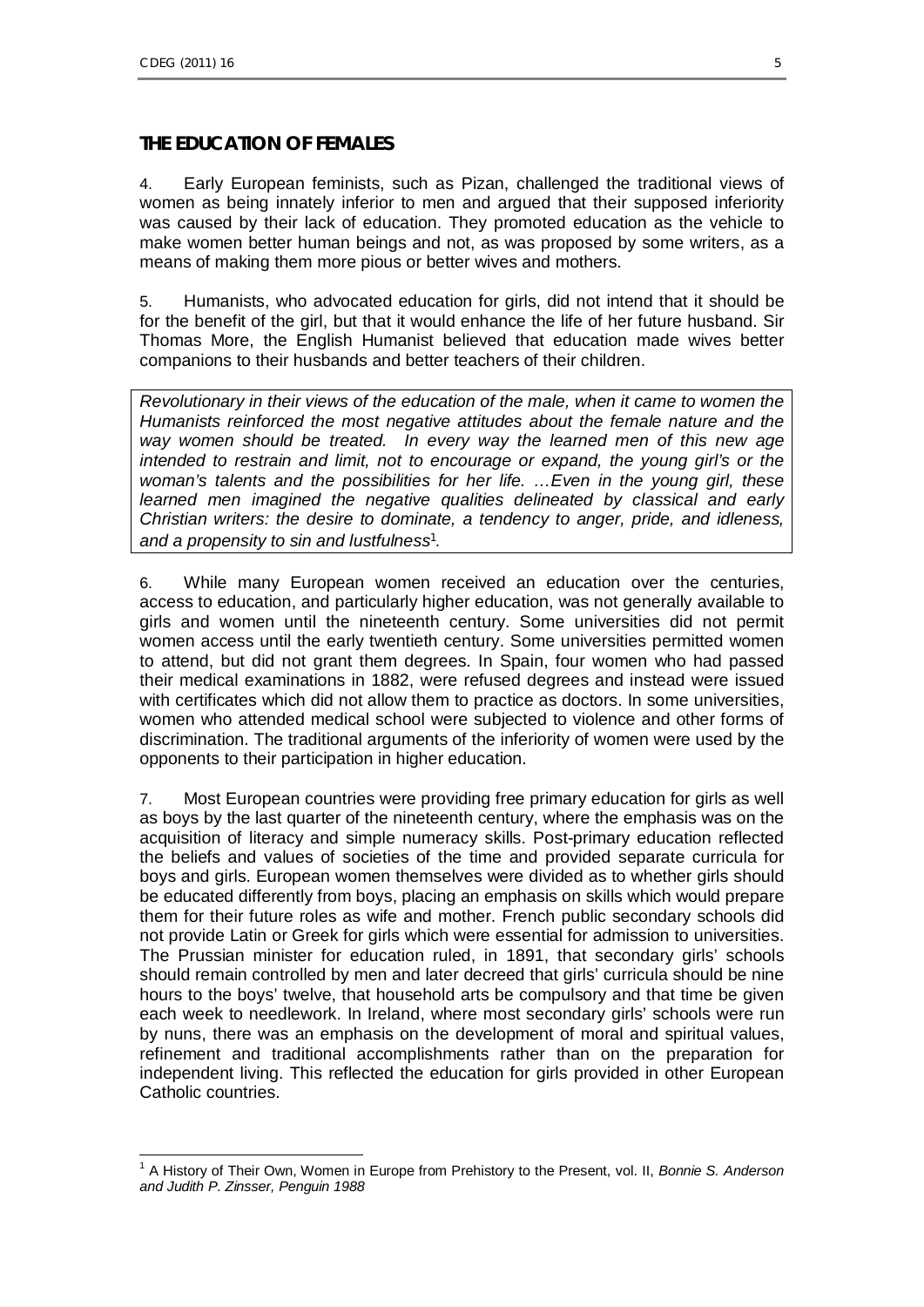#### **WHAT IS TAUGHT IN EDUCATIONAL ESTABLISHMENTS**

8. Given the long history of prejudice, discrimination, and opposition to reforms in favour of women, it is understandable that patriarchy became firmly established in every sphere of European societies. As male was considered the human norm, it was men's experience that determined how societies should be structured and it was their knowledge and theory, constructed within the framework of a patriarchal paradigm of human society, that have been passed down as our intellectual inheritance.

*The view that schools transmit our 'common cultural heritage' has given way to a recognition that out of the enormous range of ideas, values and knowledge available in any culture, only a fraction is selected as suitable for transmission in schools. The question then becomes: what are the criteria behind this selection, which social groups benefit from the inclusion of their forms of thought, and which social groups lose through the exclusion of their forms of thought?[2](#page-5-0)*

9. In the book, Girls Don't Do Honours<sup>[3](#page-5-1)</sup>, Cullen argues that under the spotlight of feminist scrutiny, one of patriarchy's most striking characteristics is seen to be its ability to avoid detection and remain effectively invisible.

*Obviously it is not invisible in any literal sense. Aristotle and many of the other patriarchal thinkers were only too explicit in the articulation of their views about women. Yet generation after generation of women and men have gone through the formal and informal educational systems of western societies without ever becoming aware of the patriarchal value-system within which so much of what they learn has been constructed. It would be more accurate to say without ever coming to know it as a named and definable paradigm. This distinction between levels of awareness needs to be examined. It carries serious implications for how we all, women and men, know ourselves and locate ourselves within our culture[4](#page-5-2) .* 

10. Cullen argues that sexism is invisible to people socialised within a patriarchal society. In a study undertaken in 2002<sup>[5](#page-5-3)</sup>, Lynch and Lodge found that pupils were unaware of sexist practices in school life or if aware, they disregarded them.

*Gender inequality was not part of most students' daily vocabulary-of-analysis. Students often seemed to lack both the language and the general awareness to articulate concerns about gender issues. There was also a sense in which sexist behaviour was considered 'normal'[6](#page-5-4) .*

11. It would appear that the invisibility of patriarchy continues to flourish in many educational establishments in the twenty-first century.

<span id="page-5-0"></span> 2 Gender Mainstreaming in Education, a Reference Manual for governments and Other Stakeholders,

<span id="page-5-1"></span>*Elsa Leo-Rhynie and the Institute of Development and Labour Law, University of Cape Town, 1999*<br><sup>3</sup> Girls Don't Do Honours, Irish Women in Education in the 19<sup>th</sup> and 20<sup>th</sup> Centuries, *edited by Mary Cullen* , *Argus Press, 1987* 4 ibid

<span id="page-5-2"></span>

<span id="page-5-3"></span><sup>5</sup> Equality and Power in Schools, Redistribution, Recognition and Representation, *Kathleen Lynch and Anne Lodge, RoutledgeFalmer, 2002* 

<span id="page-5-4"></span><sup>6</sup> ibid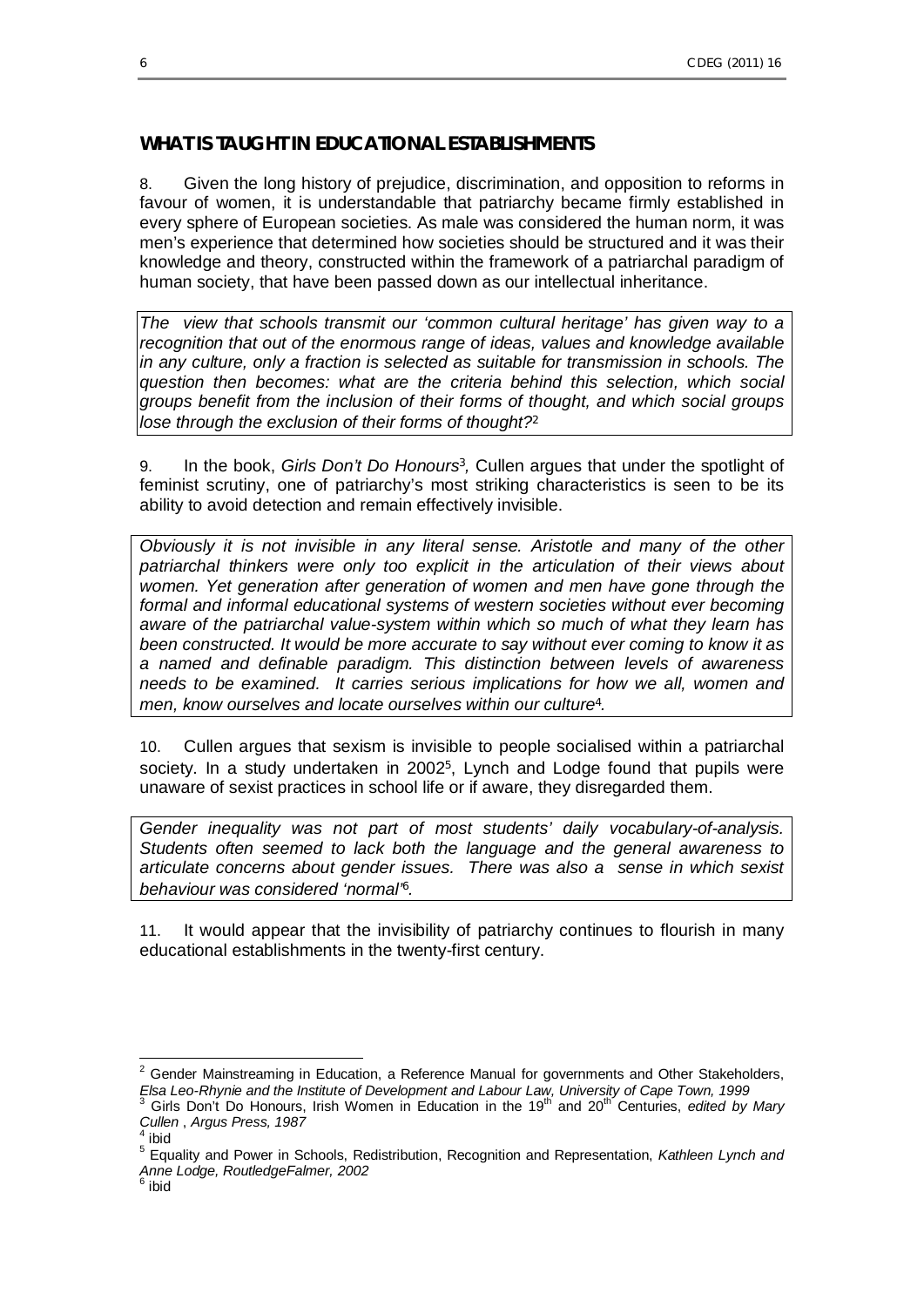1

## **PROGRESS IN THE TWENTIETH CENTURY**

12. The progress in the struggle for women's rights was relatively rapid throughout the twentieth century. The rise of the Feminist movement contributed greatly to this progress in Western European countries in particular. However, the progress was not even and at times it was reversed.

*Women are a reserve army of labour to be brought in and out of the workforce to suit the changing needs of the economy and the nation[7](#page-6-0) .* 

13. When needed in the workplace, either in times of war or because of economic necessity, women were encouraged, or if considered necessary, conscripted into the workforce. After the two world wars, or during economic recessions, men were considered to have greater rights to available employment and so women in Western European countries were firmly told that their place was in the home. If they resisted, they were subjected to discriminatory practices, such as a marriage bar and a withdrawal of benefits.

14. After the Second World War, with the establishment of the United Nations in 1945, the Council of Europe in 1949 and the European Economic Community in 1957 (now the European Union), the principle of equality between men and women was seen as a fundamental human and democratic right and incorporated into the conventions, treaties and other legal instruments adopted by the member states of these organisations. Most European countries have enacted legislation which reflects this principle of gender equality and which prohibits discrimination against women.

15. In a recent Council of Europe survey<sup>[8](#page-6-1)</sup>, in which forty-four of its member states participated, forty-three have incorporated the principle of equality between women and men into their national laws on education. Thirty-five of these have specifically addressed gender equality in their national laws. In another recent survey carried out by the 'Eurydice network<sup>'[9](#page-6-2)</sup> three legislative models were identified: general equal treatment and equal opportunities; equal treatment and equal opportunities in education; and gender equality in education.

16. Reference to gender equality specifically, the third model identified in the Eurydice study and in the question posed in the Council of Europe survey, is considered important as it signals political commitment to gender equality in terms of educational outcomes as opposed to a general principle of equal treatment and equal opportunities.

17. While an essential pre-requisite for the achievement of equality between women and men, legislation in itself does not guarantee *de facto* gender equality. Policies, strategies and actions need to accompany legislation in order to ensure that the objective of empowering all people, girls and boys, men and women to realise their human potential and to lead fulfilled lives is actualised. With the adoption of the Platform for Action and the Beijing Declaration, at the United Nations Fourth World Conference in 1995, the promotion of the strategy of gender mainstreaming was

<span id="page-6-0"></span><sup>7</sup> Discovering Women's History, A practical guide to researching the lives of women since 1800, *Deirdre Beddoe, Longman, 1998*  8 Council of Europe survey on the implementation of the Recommendation CM/Rec(2007)13 adopted by

<span id="page-6-1"></span>the Committee of Ministers on 10 October 2007.<br><sup>9</sup> Cander Differences in Educational Outcomeau

<span id="page-6-2"></span>Gender Differences in Educational Outcomes: Study on the Measures Taken and the Current Situation in Europe, *Education, Audiovisual and Culture Executive Agency, Eurydice, 2010*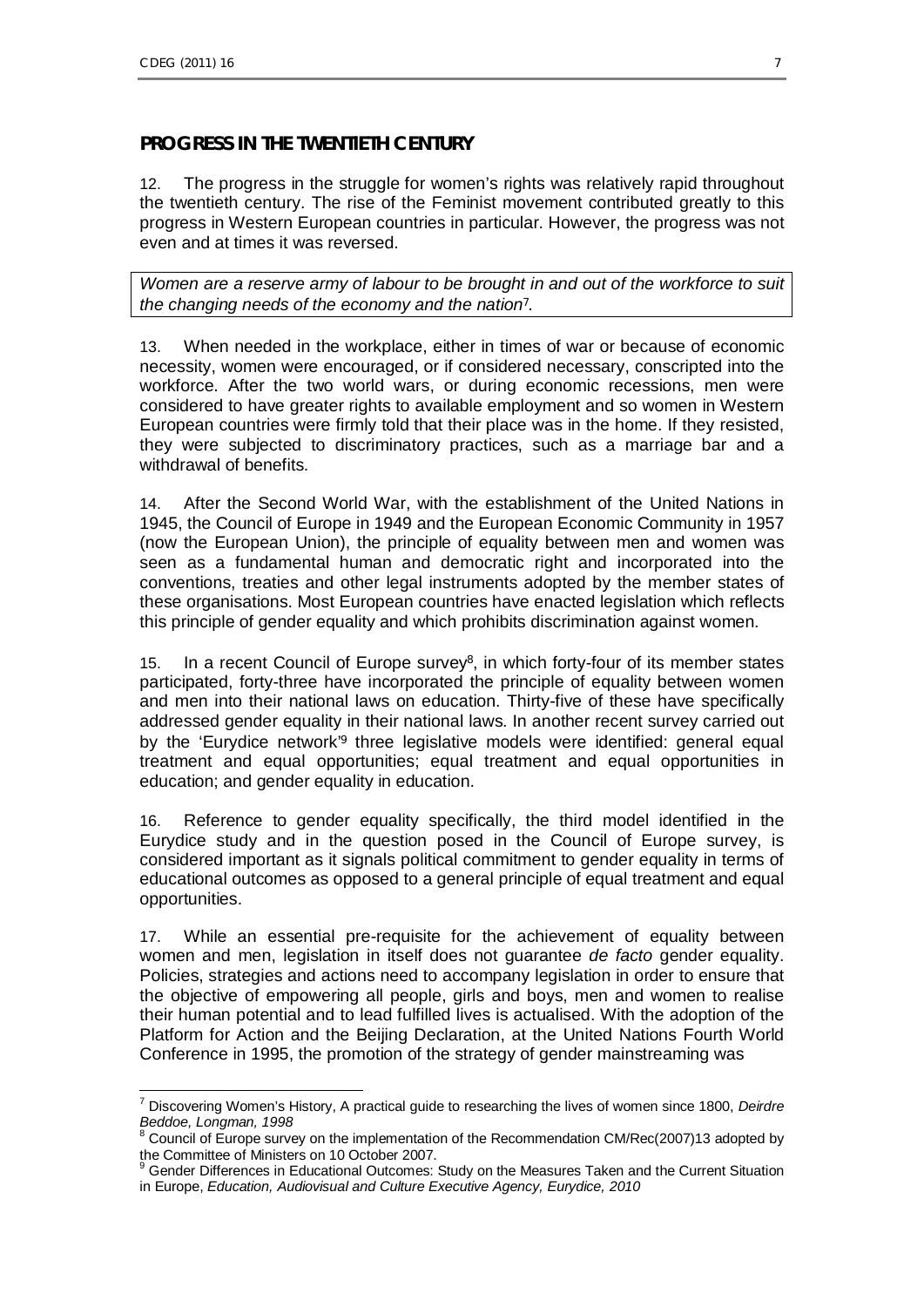considered to be the most effective means of achieving the objectives of the Platform. National governments were asked to adopt this strategy in their commitment to the achievement of gender equality. The General Assembly twentythird special session to follow up implementation of the Beijing Platform for Action (June 2000) enhanced the mainstreaming mandate within the United Nations.

18. The Council of Europe has from its inception, considered equality between men and women in all spheres of public and private life, as a fundamental principle of human rights and democracy.

19. *Recommendation No. R (98) 14 on Gender Mainstreaming* adopted by the Committee of Ministers on 7 April 1998, encouraged decision-makers *to create an enabling environment and facilitate conditions for the implementation of gender mainstreaming to achieve effective equality between women and men.* The Committee of Ministers also adopted in April 1998 a *Message to steering committees of the Council of Europe on gender mainstreaming*, asking all steering committees of the Council of Europe to study carefully the report on gender mainstreaming, with a view to taking inspiration from it and implementing this strategy in their programme of activities.

20. Since the mid 1990s, the Council of Europe highlighted the importance of education in the achievement of gender equality and has initiated actions to address the issue. In 1997 in Istanbul, at the 4th Council of Europe Ministerial Conference on Equality between Women and Men, ministers recommended that the equality and education sectors in the Council of Europe join their efforts to promote gender equality education and non-stereotyped education at all levels of the education system. These joint efforts led to the drafting of a recommendation on gender mainstreaming in education adopted on 10 October 2007 by the Committee of Ministers. *Recommendation CM/Rec(2007)13 – Gender mainstreaming in education*  sets out a number of measures to combat gender stereotypes.

21. Concerned, that despite actions undertaken, through committees, programmes and legal instruments, the Council of Europe continues to address the perpetuation of gender stereotyping and sexism in education throughout the member states and to this end has conducted an evaluation of the progress made in implementing the measures contained in Recommendation CM/Rec(2007)13. It also recognises that the history of inequalities between men and women is long and complex and that legislation and positive actions alone will not necessarily achieve *de facto* gender equality.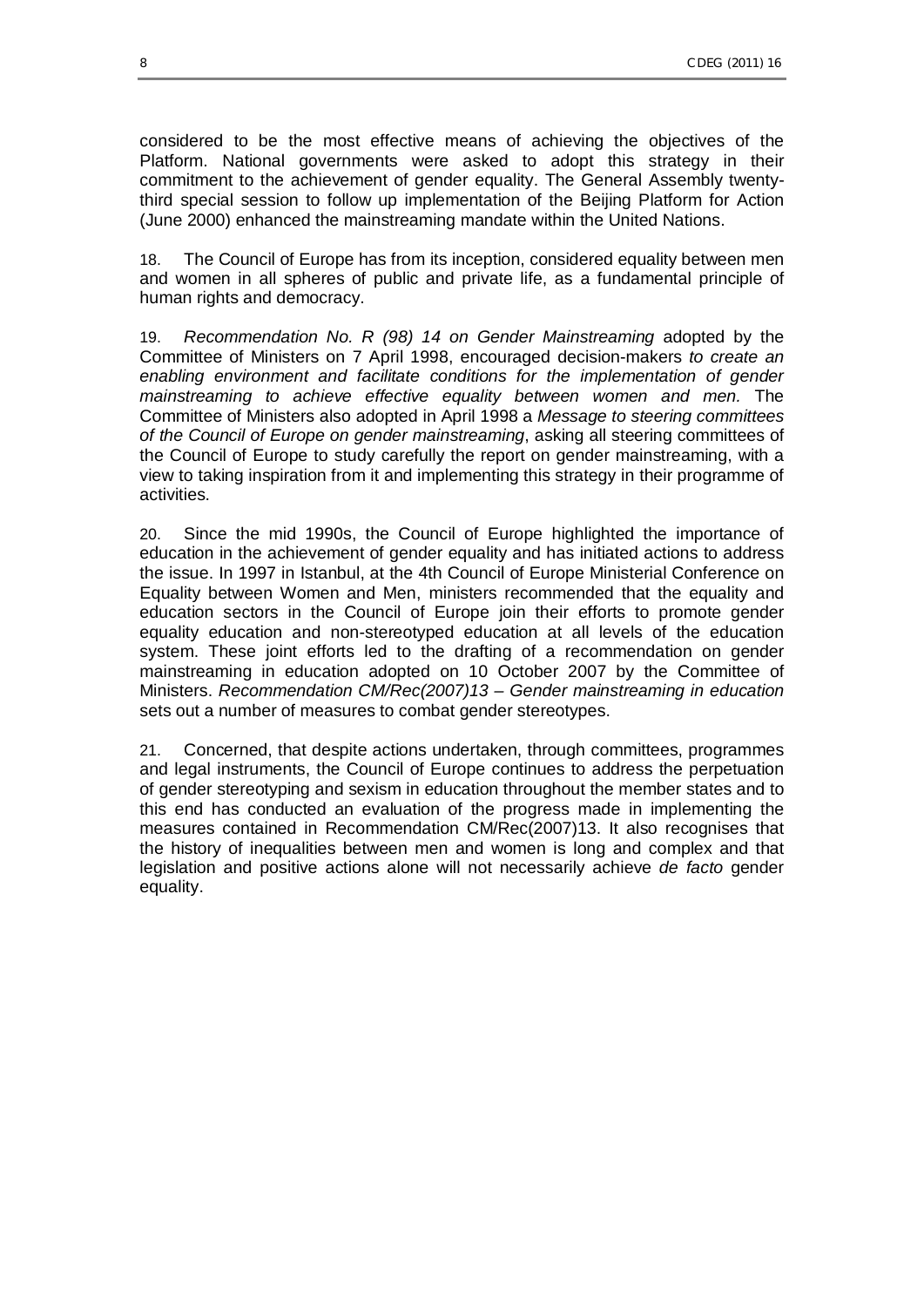1

## **FACTORS THAT INFLUENCE EDUCATIONAL OUTCOMES**

#### *Performance and achievement*

22. The focus on academic performance and achievement is clearly important for personal advancement and for countries' economic growth and social cohesion. This is particularly important as economies grow increasing dependent on knowledge advancement to sustain development in an ever increasing competitive world. In its strategy for 2020<sup>[10](#page-8-0)</sup>, the European Commission sets out a vision of Europe's social market economy for the  $21<sup>st</sup>$  century. In terms of education, it asks countries to translate EU goals into national targets and trajectories.

23. International assessments of pupils' academic performance are undertaken on a regular basis. In 2011, more than 60 countries and jurisdictions participated in the *Trends in International Mathematics and Science Study* (TIMSS). Other international assessments include the *Programme for International Student Assessment* (PISA) and *Progress in International Reading Literacy Study* (PIRLS). Gender differences in educational attainment have been a major feature of these studies and have highlighted differences in achievement in reading, mathematics and science between girls and boys.( *For a detailed analysis of the results in relation to gender differences, see page 34 of Gender Difference in Educational Outcomes, Study on the Measures Taken and the Current Situation in Europe*).

24. A feature of all of the comparative international studies in relation to gender differences in achievement in reading, mathematics and science, is the lack of any form of consistency between the achievement of boys and girls across all countries and across the years in which the assessments were conducted. Gender patterns in achievement varied not only across countries, but also across schools in individual countries. In most countries, the gender gap in reading varied significantly from one school to another.

25. Other related findings from the assessments (PISA 2000) were that females were found to have a much higher level of engagement with most forms of reading activities; they read more diverse material and used libraries more often than males; and when reading for pleasure they were more likely than males to read more demanding texts, such as fiction. Fifteen year-old males on the other hand had limited engagement in reading beyond what was required of them; and were more likely to read newspapers and comic books as opposed to more demanding texts. PISA 2000 also found that there was a pattern between interest and achievement in reading and in mathematics. Higher interest in reading for females was true in all countries. In mathematics, the majority of countries showed males to have higher interest in mathematics, with only two countries where females reported a higher level of interest than males.<sup>[11](#page-8-1)</sup>

26. While all international studies found less gender differences in achievement in science than in reading and mathematics across countries, PISA 2006 reported that despite performing equally as well as boys in most countries, girls tended to have a lower self-concept than males in science; on average, girls had lower levels of belief in their scientific abilities than boys in all European countries. Boys also had higher

<span id="page-8-0"></span><sup>10</sup> Europe 2020, a European strategy for smart, sustainable and inclusive growth, *European Commission, Brussels 3.3.10* 

<span id="page-8-1"></span><sup>11</sup> Gender Differences and Similarities in Achievement, Chapter 5, PISA 2000, *OECD*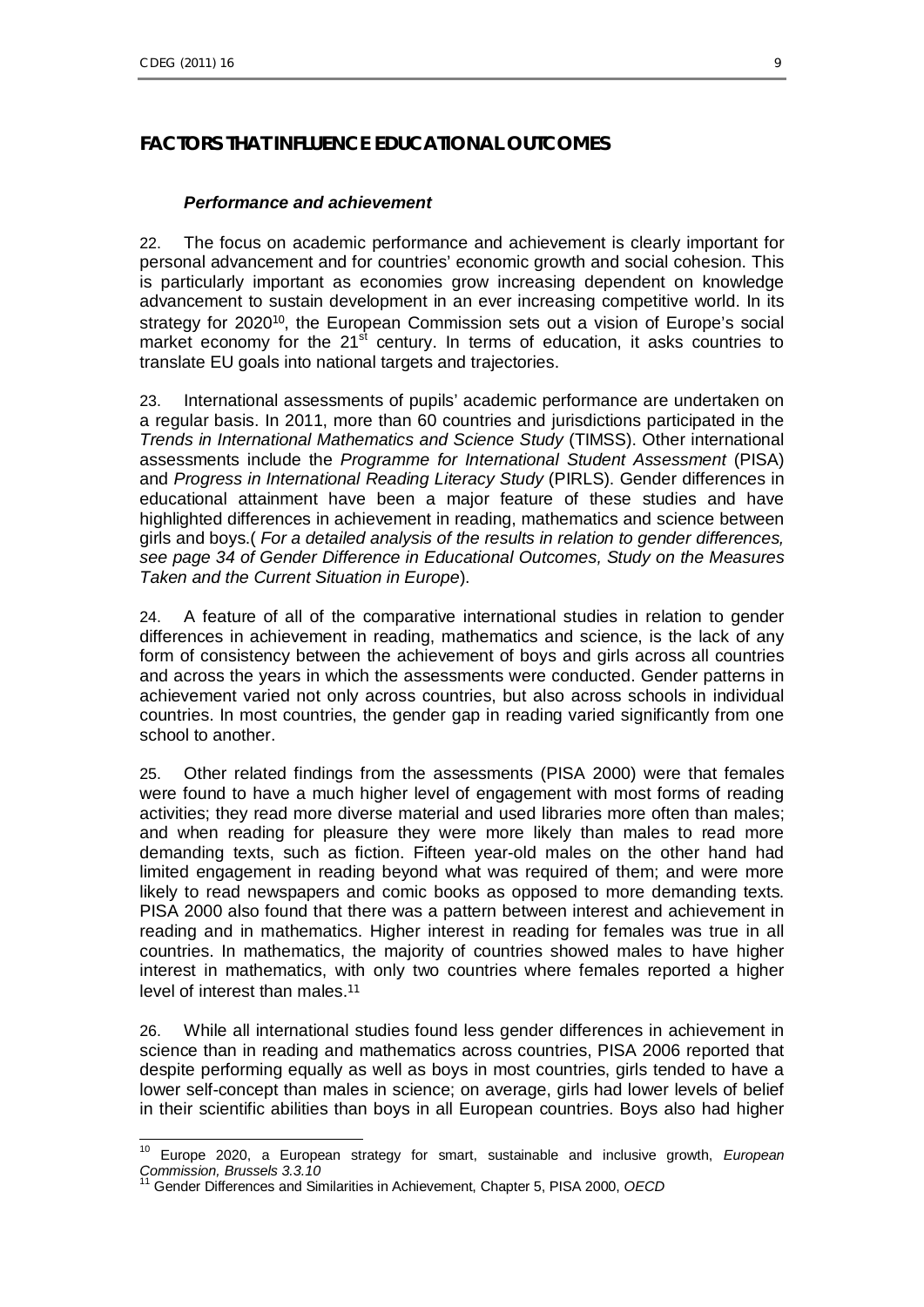self-efficacy, i.e. a higher level of confidence in tackling specific scientific tasks, in almost all countries.

27. Gender differences in educational attainment have also been a major focus for educational research in recent years and have attracted considerable media attention. Much of the media coverage has focused on the 'underachievement' of boys relative to girls. While in the past, girls' 'underperformance' relative to boys in subjects such as mathematics, was attributed to their lesser cognitive ability to engage with the subject, among the theories proffered to explain the 'underachievement' of boys are; the feminisation of the teaching profession and the practice of teaching methodologies which favour girls' learning styles; too much focus on disadvantages experienced by girls in the past.

#### *Education systems failing boys?*

28. What research has demonstrated is that not all boys are failing and not all girls are successful academically. Not all males or all females are homogeneous and factors such as social class, ethnicity, disability and other differences have a profound bearing on the academic achievement of both males and females. Gilberts  $12$  argue that much of the work that needed to be done for girls in the reform process is unnecessary for many boys.

*Boys are not necessarily disadvantaged in terms of the construction of the school curriculum if access to male subjects, male stories and male constructions of knowledge counts as a key criterion. And most boys are not marginalised or silenced by pedagogical practices at school…however, it is critical to see how only some groups of boys benefit here…and some groups of boys - notably indigenous boys, boys from various ethnic backgrounds, and homosexual boys- will not wish to identify with the 'maleness' on offer.[13](#page-9-1)*

29. Younger and Warrington<sup>[14](#page-9-2)</sup> quoted from Cohen (1996:133) that from the late seventeenth century to the present, boys have always underachieved but this was never treated as a problem. It did not prevent boys from proceeding to grammar schools in England nor did it hinder their progression to higher education and to promotion in employment. Younger and Warrington warn that the debate on the gender gap and on male underachievement which has been one of the most dominant in educational discourses since the 1990s, not only in England but also in other Western countries, is fraught with dangers and misconceptions. They question what the term underachievement means and suggest that there is need to reexamine this concept.

 $\overline{a}$ <sup>12</sup> Masculinity goes to School, *Rob Gilbert and Pam Gilbert, Routledge, 1998* 

<span id="page-9-1"></span><span id="page-9-0"></span> $13$  ibid

<span id="page-9-2"></span><sup>14</sup> Raising Boys' Achievement in Secondary Schools, Issues, Dilemmas and Opportunities, *Mike Younger and Molly Warrington with Ros McLellan, Open University Press, 2005*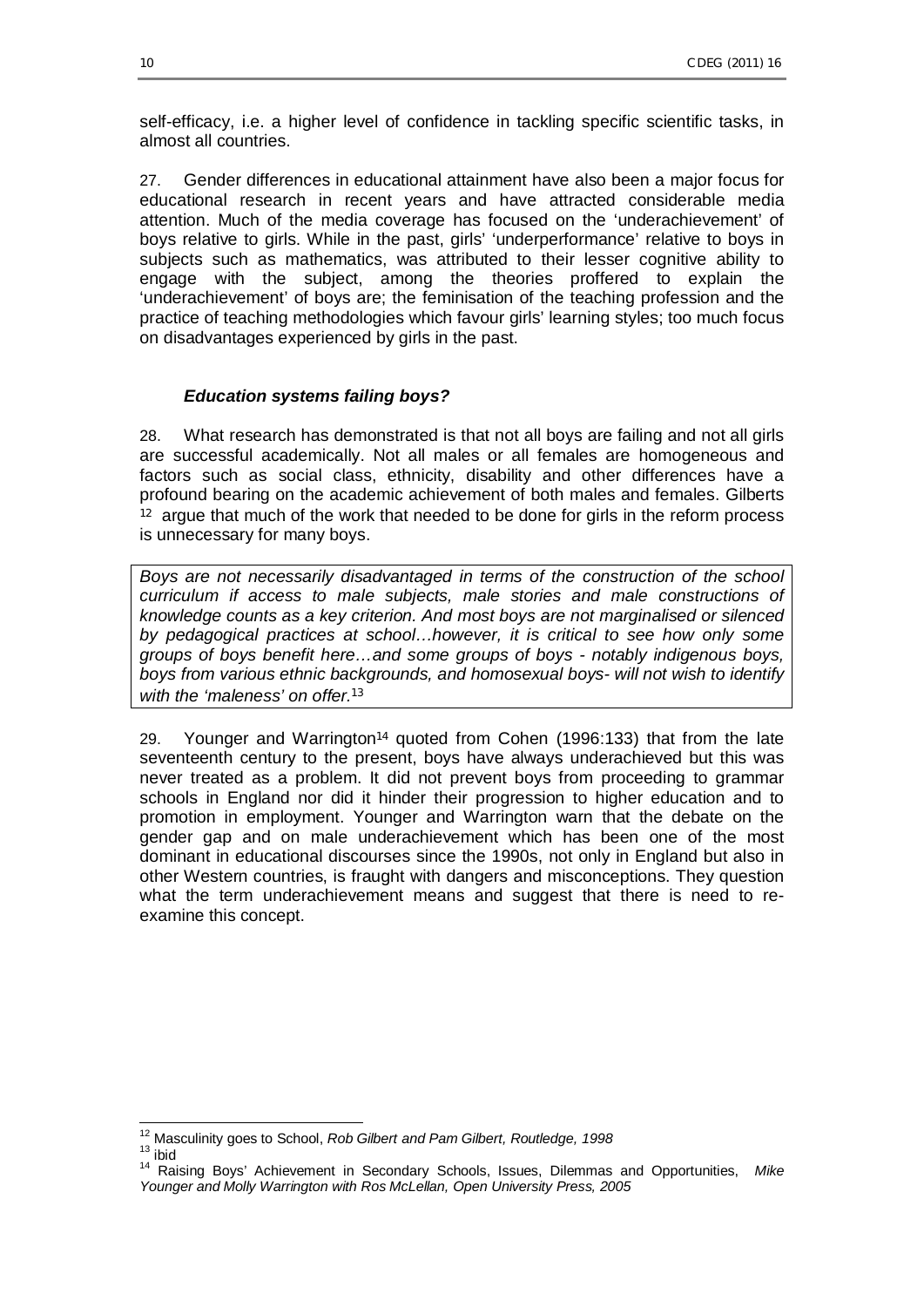We can see from the literature analysed that there has been a shift from gender and *education as a field largely concerned with righting the wrongs against girls and women, historically, culturally and educationally, to a policy field influenced by crosscultural studies of examination performance and boys' educational underachievement. Sex difference research remains the most popular study of gender issues in education and is especially prominent in cross-cultural studies of achievement[15](#page-10-0) .* 

30. On the other hand, the success that (some) girls and young women enjoy in education, is not converted into post-education opportunities, as evidenced by the pay gap that still exists for women, (an average of 17% across Europe[16](#page-10-1)); their level of domestic responsibilities and their under-representation in public life and in decision making and senior management positions. Among the largest companies listed on the Stock Exchange across Europe in 2009, men accounted for 89% of the board members and women 11%. The one exception to this was Norway who had 42% women on the boards of the largest listed companies. In 2009, all of the Central Banks of the EU member states had a male governor<sup>[17](#page-10-2)</sup>. The publication reported on research carried out in 2002 where 500 senior women from corporations and professional firms across Europe were interviewed about the barriers to the advancement of women.

31. Two-thirds of the respondents indicated that stereotypes and preconceptions of women's roles and abilities were the most important obstacle they faced. The stereotype that women should take primary responsibility for raising the family and the association of strong leadership and business skills with stereotypical male characteristics, continue to act as an obstacle for women's advancement and men's continued dominance in senior management positions.

## *Education for personal and social development*

32. Lynch and  $Lode^{18}$  $Lode^{18}$  $Lode^{18}$  argue that the classical-liberal and the mathematicalscientific curricula form the basis of much of what counts as valued knowledge in most Western-style education. Little time or attention is given to the forms of knowledge or understanding that inform affective development.

*Most educational research in sociology assumes that the inequality problem in education has little to do with the affective domain. Learners are defined as rational rather than affective actors; inequality is defined as a problem of cognitive difference or deficit.[19](#page-10-4)* 

33. Gilberts<sup>[20](#page-10-5)</sup> list the most serious educational deficiencies for boys as: their underparticipation in all subjects with a non-technology focus and in some crucial areas e.g. parenting; their failure to consider family, friendship and community aspects of

<span id="page-10-0"></span><sup>1</sup> <sup>15</sup> Gender Differences in Educational Outcomes, Study on Measures Taken and the Current Situation in Europe, *Eurydice network* 

<span id="page-10-1"></span><sup>16</sup> Eurostat Yearbook 2010, Europe in figures. *Eurostat Statistical books* 

<span id="page-10-2"></span><sup>17</sup> More Women in senior positions, key to economic stability and growth, *European Commission 1010* 

<span id="page-10-3"></span><sup>18</sup> Equality and Power in Schools, Redistribution, Recognition and Representation, *Kathleen Lynch and Anne Lodge, RoutledgeFalmer, 2002* 

<span id="page-10-4"></span><sup>19</sup> ibid

<span id="page-10-5"></span><sup>20</sup> Masculinity goes to School.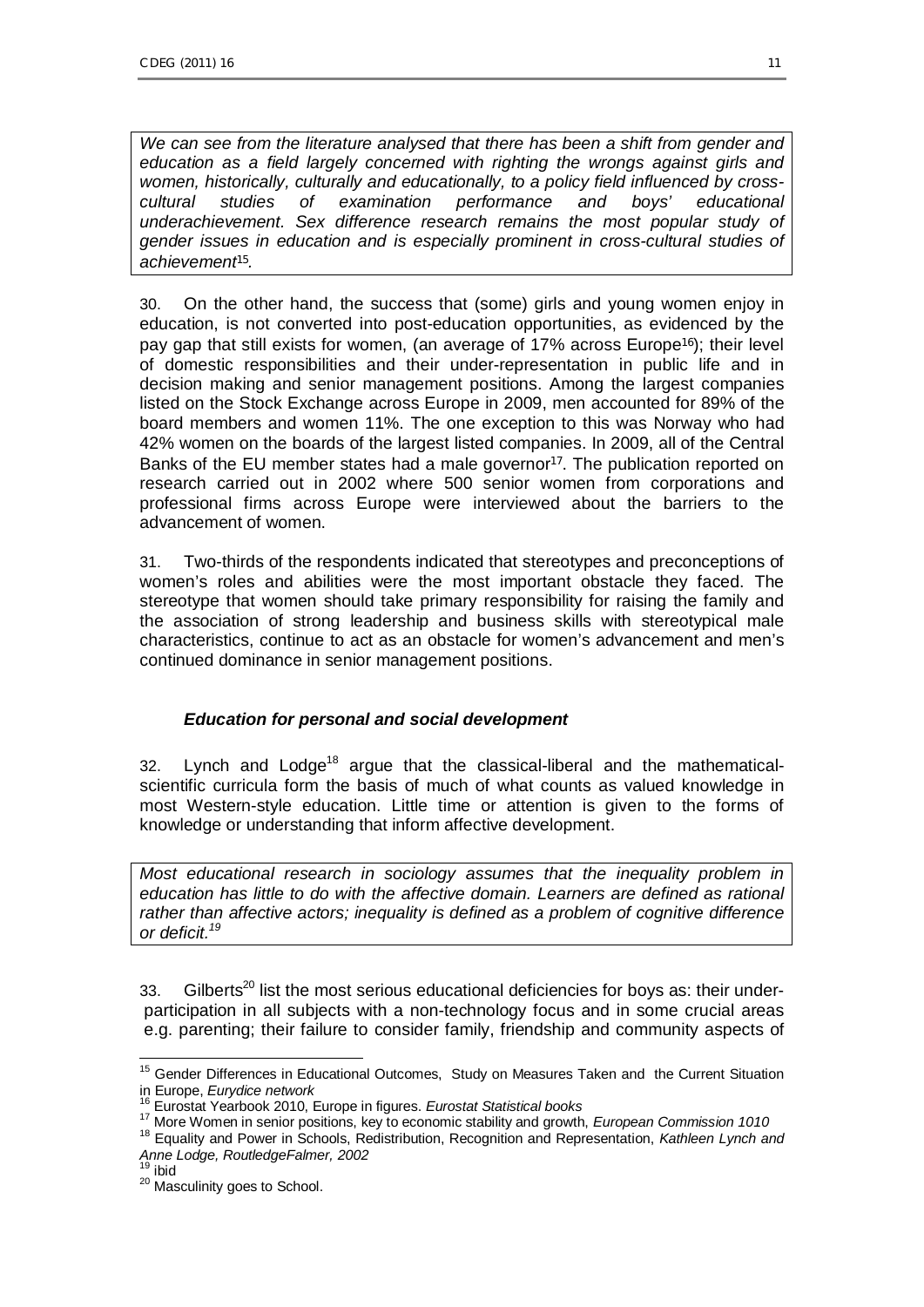preparing for a career; their dependency for self-esteem on traditional estimations of masculinity, such as sporting or fighting skills, superiority over females, and job status. Younger and Warrington refer to new modes of assessment which can assess the broader aspects of achievement such as students' relationships with peers and adults, their leadership skills, their sociability and sensitivity and their involvement in community, sport and the creative arts.

34. The theory of multiple intelligences which was developed by professor Howard Gardner and now widely accepted by educationalists, suggests that the traditional notion of intelligence is far too limited. Instead, he proposes eight different intelligences to account for a broader range of human potential in children and adults. Two of these intelligences; interpersonal intelligence and intrapersonal intelligence fall within the affective domain and involve the development of personal and social skills: skills required to take care of one's physical and mental health; to communicate effectively; to form and maintain relationships; to participate in all spheres of private and public life; and to achieve personal fulfilment.

35. In the survey of member states on progress in implementing the measures contained in the Recommendation on gender mainstreaming (Recommendation CM/Rec(2007)13), almost half of the countries indicated that schools in their respective countries were not required to ensure that boys have access to subjects in second-level education which focus on personal and social development, including health education.

36. Concern for this lack of provision is rarely highlighted in the debates about the education of boys, despite the evidence that more boys than girls disengage with education; cause more discipline problems in school; drop out of school early; and in later life appear to have greater difficulty coping with life stresses and difficulties.

37. In Ireland, a programme specifically for boys aged between 15 and 18years was developed by the Department of Education and Science. *Exploring Masculinities* addresses social and personal issues related to males, including communication skills; sex role stereotyping and other forms of stereotyping; sexual orientation; violence against women; as well as issues around subject choices and careers.

## *Attitudes and behaviour of school personnel*

38. The values, practices, structures, organisation, and teaching in many schools throughout Europe operate according to traditional stereotyped beliefs. In studies where principals/head teachers and class teachers were interviewed, many held stereotyped beliefs about the abilities and future roles of boys and girls, men and women. Many were reluctant to discuss gender equality, claiming that gender is not an issue for them, that they are 'gender neutral' and treat all pupils equally. This was one of the findings in the Council of Europe survey of teachers in a number of member states[21](#page-11-0).

39. Research does not support these assertions. International research on classroom interactions between teachers and pupils consistently has found that teachers interact differently with boys and girls. There is a large body of international research in relation to the interactions between teachers and pupils in classrooms.

<span id="page-11-0"></span><sup>1</sup> <sup>21</sup> Promoting Gender Mainstreaming in Schools*, Council of Europe, 2004*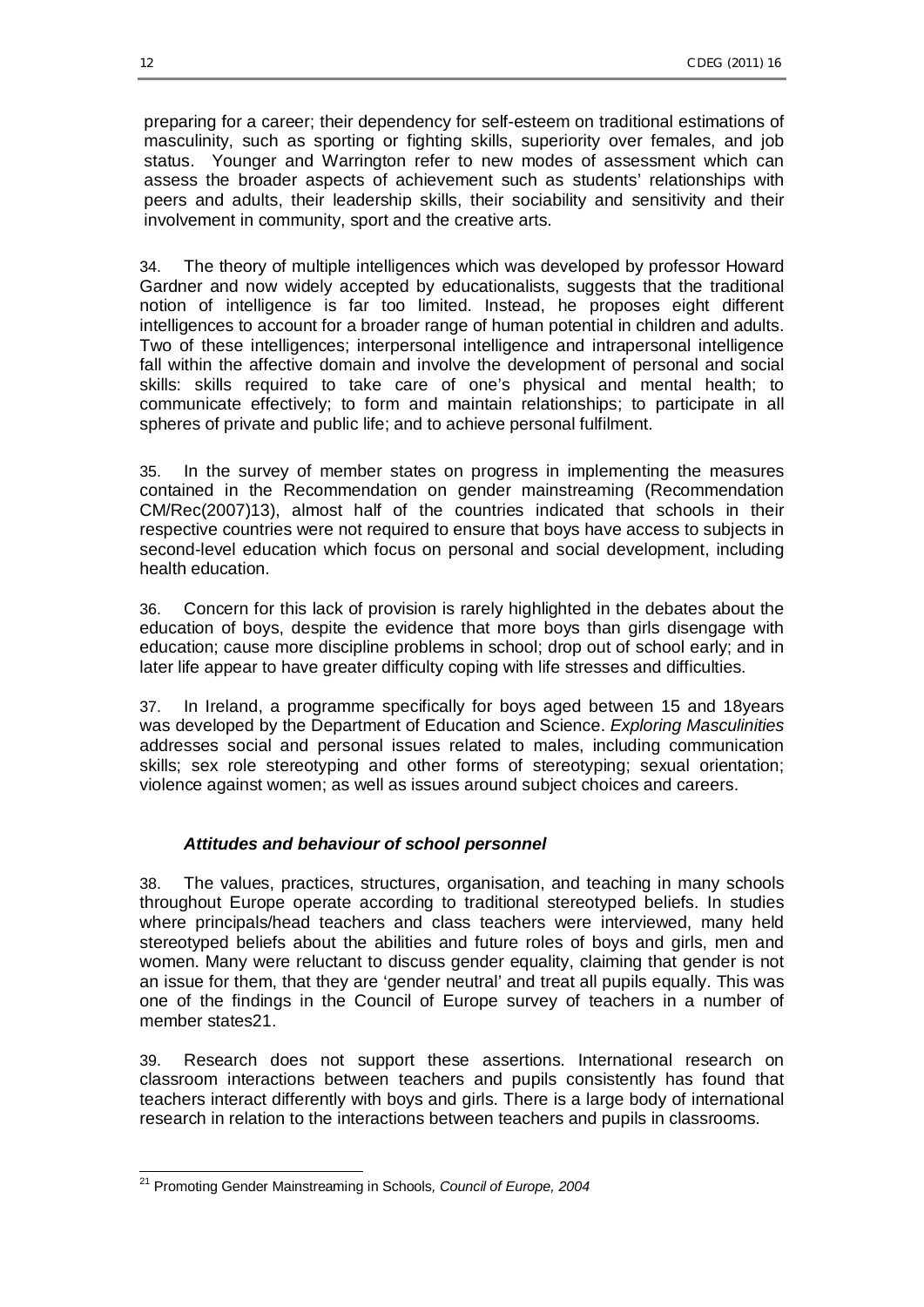40. The findings overwhelmingly found that teachers (both male and female) interact differently with boys and girls. Among the findings were the following: boys receive a disproportionate percentage of all teacher-student interactions; boys are more likely than girls to initiate interactions with teachers; boys are praised more often than girls; boys are asked more questions than girls, and of questions asked, are posed more challenging ones; boys' contributions are more frequently accepted by teachers.

41. Given the experience of girls in classrooms, it may not be surprising to find that they have less self-confidence than boys, particularly in areas traditionally considered to be a male domain. The findings of PISA 2006 in relation to science, supports this conclusion. Girls' lack of confidence in their own ability was a theme that emerged throughout interviews with science teachers in a study by  $Ryan^{22}$  $Ryan^{22}$  $Ryan^{22}$ . However, the teachers did not appear to accept any personal responsibility for this lack of confidence or associate it in any way with their teaching practices. They appeared to have accepted it as a characteristic of girls, and none had tried to address it as a problem. When Ryan interviewed girls and asked why more of them did not study physics, she received responses such as 'I wouldn't be able to handle that', 'too hard for me', 'it's very mathsy, and boyish'. When she asked if science generally was considered to be a 'male' area of study the responses from the girls reflected the traditional stereotyped beliefs in relation to males having greater ability in science areas. One girl referred to males having more white cells in the brain which makes them better at science!

42. Ryan also encountered the reluctance by teachers to address gender equality specifically. She concluded that gender equality was not a 'school issue' a point that was reiterated in her interviews with school personnel. They claimed that 'school issues' are about students, not whether they are male or female. She found this reluctance to address gender equality among principals/head teachers, teachers, guidance personnel and among pupils themselves. Schools claimed they take gender equality for granted, 'treating everyone the same' was a particular theme.

*Raising issues of gender difference was perceived as irrelevant to the business of schools, either because it is taken for granted (it is implicit in all that we do, but there would be a shock response if other than equality was anywhere in the air) or because the approach is to not distinguish between male and female students (exemplified in the response 'all policies have reference to students. The distinction male/female is never referred to').[23](#page-12-1)* 

43. This gender blindness was repeated by school personnel in all schools included in the study. Most science teachers in the study said they never heard of the term 'gender mainstreaming' and did not question why less girls than boys opted to study physics.

44. When questioned about gender mainstreaming, a guidance counsellor responded that gender mainstreaming should not address girls' issues but should focus on boys, because boys were underachieving, claiming that examinations were 'girl oriented' and it is boys who need boosting, not girls.

<span id="page-12-1"></span><span id="page-12-0"></span> $\overline{a}$  $22$  Gendering the School Plan, Science Subject Uptake by Senior Cycle Students in the Post-Primary Sector, *Lorna Ryan, The Liffey Press in association with the Gender Equality Unit/Department of Education and Science, 2006*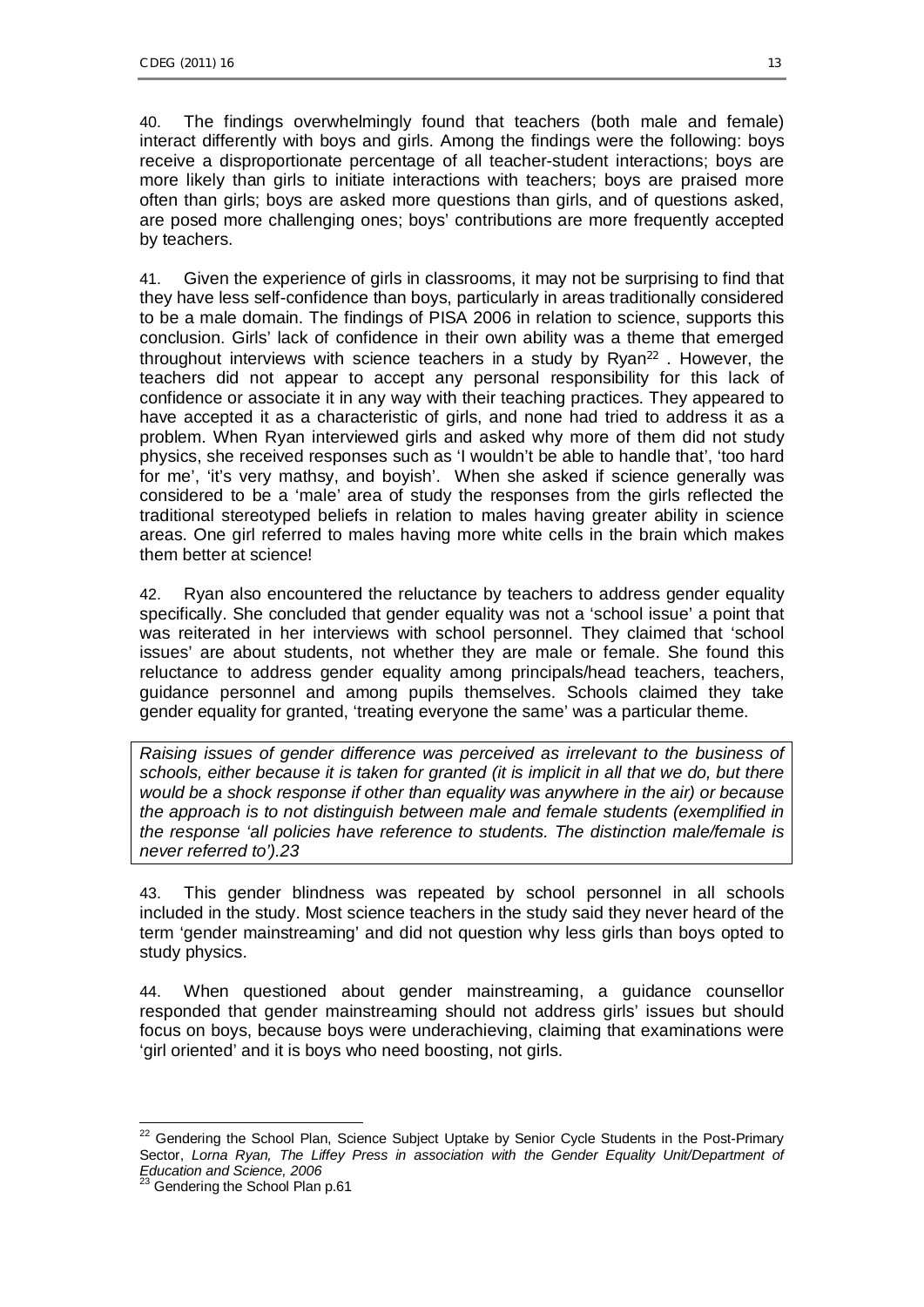45. Despite the claims by school personnel that gender equality was taken for granted, some responses from science teachers, guidance personnel and from pupils themselves indicated that gender stereotyping was alive and well, if not recognised. In relation to careers in scientific industries, a guidance counsellor claimed that the requirement to undertake shift work was *no life, particularly for a girl, for a family life*.

46. From the interviews conducted with guidance counsellors, Ryan concluded that the theme of science-based high-tech jobs (the jobs of the future), often involving shift work, as being unsuitable for girls, in the context of family life, ran throughout interviews. Guidance counsellors also considered that males are motivated by money whereas females are motivated by happiness and that 'boring' jobs are eschewed more by females than by males.

47. Teacher education in most European countries is provided by third-level institutions which have autonomy to design their own courses. The inclusion of gender equality issues depends on the providers of the courses and is not generally considered in the pre-service training of teachers. There are some exceptions, but these are usually dependant on individual providers. While most countries have developed gender equality policies in higher education, their primary goal is to combat horizontal segregation and the gender imbalance in the choice of academic disciplines by females. The content of courses remains a function of the institutions themselves.

48. In Portugal, the National Action Plan for Gender Equality (2007-2010) envisaged as a strategic area of intervention, the promotion of the integration of a gender dimension not only in the specifications of competence profiles, but equally in the training profiles of educational professionals, namely teachers, teacher assistants and those responsible for educational and professional guidelines.

49. In Finland, a research project was started in 2008 focussing on 'Equality and Gender-Sensitivity in Teacher Education' (TASUKO) (3) which aims at providing future teachers with more theoretical and practical information on how they can promote gender equality and how they can act in a more gender-sensitive way in their work. Within the project, curricula and methodologies will be developed as well as a research programme and research results will be incorporated into teacher education.

#### *Single sex education*

50. The issue of the value, or not, of educating girls or boys in single sex schools continues to be debated not just in Europe but also in other Western countries. Much of this debate has been around whether single sex education enhances academic achievement for either girls or boys. Less attention has been paid to the socialisation of children and young people in a single sex environment or to pupils' own preferences. There has been an increase in single-sex schooling in recent years in a number of countries, either in the form of single-sex classes within co-educational schools or in separate single-sex schools. There has also been considerable research on the issue internationally.

51. Some of the findings of the research carried out in English speaking countries were included in an article *Single–sex Education: What Does Research Tell Us?*[24](#page-13-0) 

<span id="page-13-0"></span> $\overline{a}$ <sup>24</sup> Single –sex Education: What Does Research Tell Us?, *Emer Smyth, Revue francaise de pédagogie |171| avril-mai-juin 2010, pages 47-55*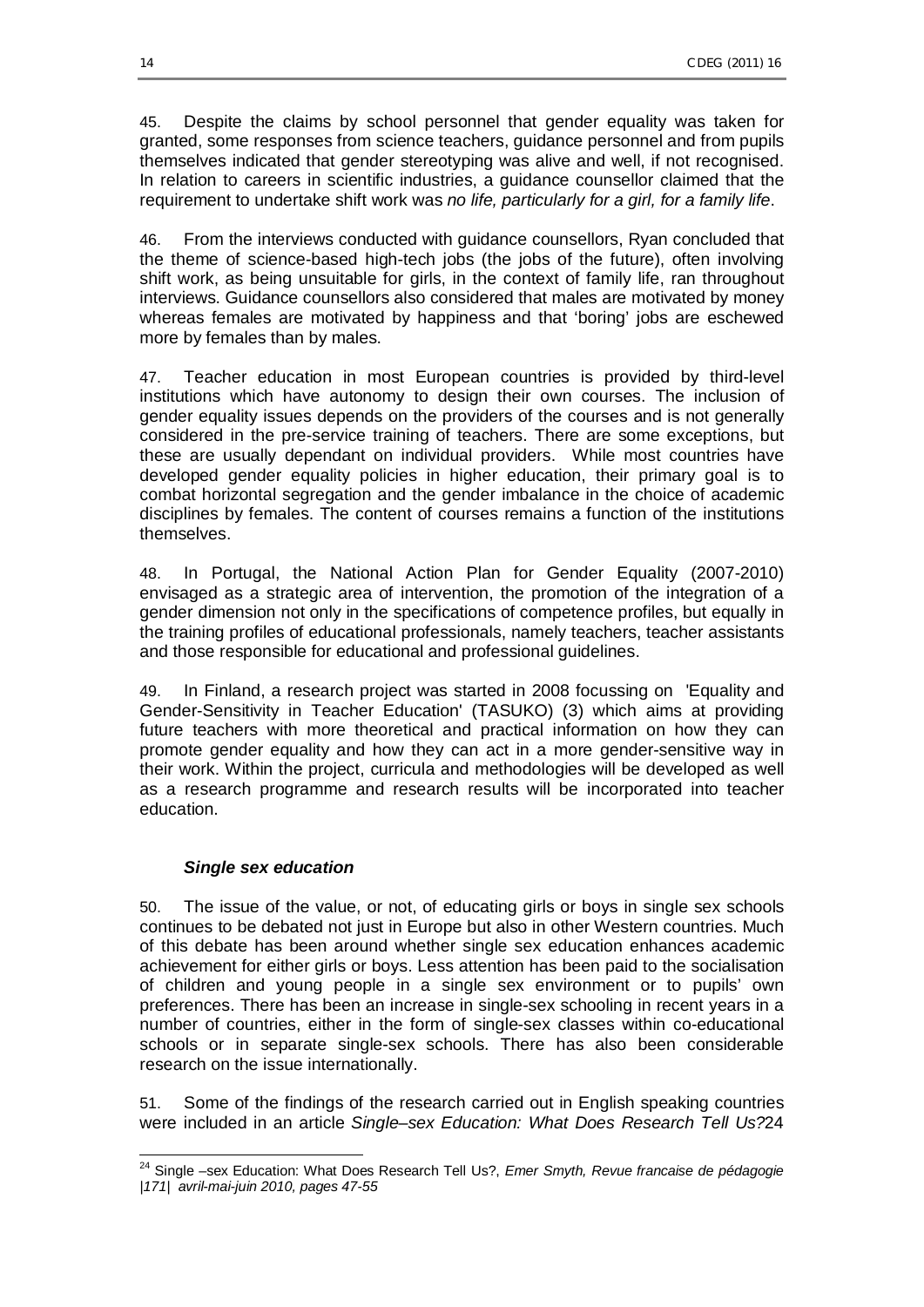1

One of the most commonly discussed differences between the two settings related to the dominance of boys in the classroom. So from this perspective, the presence of boys in the classroom is seen as having a negative effect on girls' academic engagement and achievement. Other commentators have pointed to the 'distraction' inherent in co-educational settings for adolescents. A number of studies explored the way in which schools serve as sites for the construction of masculinity and femininity. Thus, particular subject areas, such as mathematics and physics, may become constructed as 'masculine' leading to tensions for female students in selecting these subjects and performing well in them.

52. Smyth concluded that despite considerable variation between and within countries in the conclusions reached, depending on the research methods and analytical techniques employed and outcomes considered, there appears to be very little consensus on whether single-sex education is advantageous to girls' or boys' academic achievement.

*However, there did appear to be, at least tentative, evidence that attitudes to subject areas may become more gender-stereotyped in a co-educational setting.* 

53. In the United States, there has been a proliferation of single sex provision in recent years. In a study, the results of which were published in Science Magazine[25](#page-14-0)  in September 2011, the researchers carried out a meta-analysis of large scale reviews of single sex education ( both in single- sex schools and single- sex classes within co-educational schools) from the US, Britain, Canada and New Zealand. The researchers found little or no difference between academic achievement in single-sex and co-educational schools when factors such as social class and academic ability upon entering the school, were accounted for. Whether in single-sex or coeducational schools, there was an overlap in the achievements of boys and girls.

54. There was evidence however that differences between the sexes grew in sexsegregated environments, making positive interaction between boys and girls more difficult, and that segregation of boys and girls increases the prevalence of sexism and sex- stereotyping.

55. The authors also found that brain research did not support a belief that males and females learn differently. They concluded that boys and girls can learn equally, and engage positively, when a variety of learning methods are used. In an interview about the research, Diane Halpern claims that experience is the greatest architect of the brain, not brain differences.

<span id="page-14-0"></span><sup>25</sup> The Pseudoscience of Single-sex Schooling, *Diane Halpern et al, Science Magazine, 23 September 2011*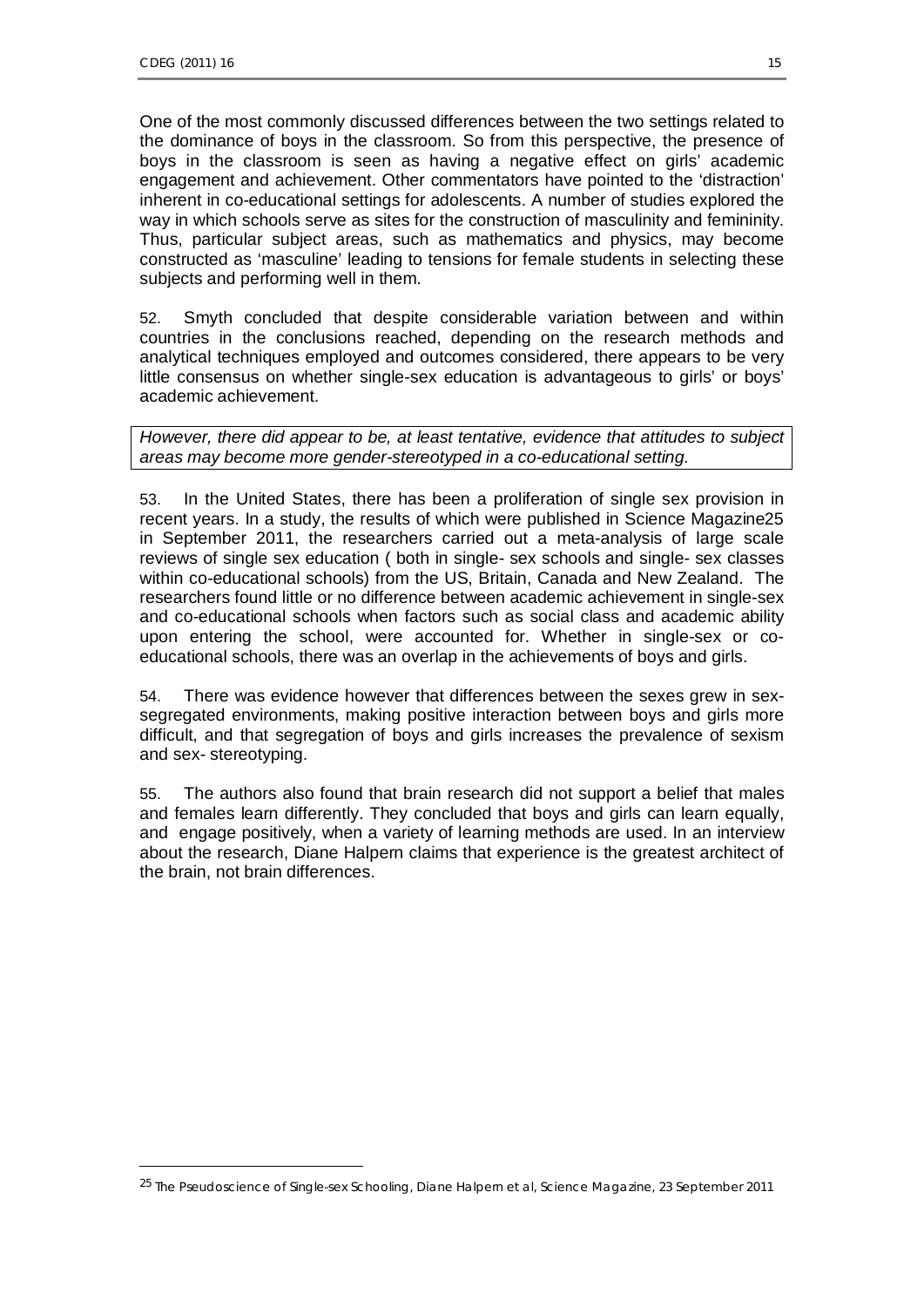## **GENDER MAINSTREAMING IN EDUCATION,- PROGRESS?**

56. Measuring the progress made in European countries in the achievement of gender equality through education is difficult. Schools, while powerful influencers in the development and sustainability of societies, they are nevertheless microcosms of the societies they serve and to a large extent they do not question the values or cultural practices of that society. In relation to gender equality, from the evidence that is available, school managers and teachers continue to demonstrate traditional attitudes in relation to boys and girls in the context of school structures, organisation, curricula, practices and importantly in their teaching.

57. Gender stereotyping continues to influence the behaviour and practices of school personnel, despite equality legislation, policies, international commitments and initiatives on the part of national governments.

58. In the Council of Europe's publication *Promoting Gender Mainstreaming in Schools,* a framework strategy for promoting gender mainstreaming in schools was outlined. The framework set out the various actors that should be involved in the process. Recommendation CM/Rec(2007)13, adopted by the Committee of Ministers of the Council of Europe in 2007, made five main recommendations to the governments of member states. In order to ascertain progress in implementing the recommendations, a questionnaire was sent to all member states of the Council in early 2011. The information sought in the questionnaire was based on the five recommendations contained in the Recommendation *Gender mainstreaming in education.*

59. Forty- four countries responded to the questionnaire. Almost all countries have incorporated the principle of equality between men and women into national laws on education. A significant majority also indicated that they have developed policies, plans or programmes to promote the strategy of gender mainstreaming. However, from the responses to questions to ascertain who the targets of these policies, plans or programmes were, it is evident that schools were not, in a majority of cases. In the Eurydice study[26](#page-15-0), similar conclusions were drawn.

*While countries have implemented various different policy instruments, more general strategies are often lacking…although the list of potential policy measures that aim at changing traditional gender roles and stereotypes is long, only a few countries have put them into action.* 

#### *Awareness-raising-fundamental to progress*

60. As already described, the history of gender stereotyping is long and is deeply rooted in European cultures and societies, *the issues… are part of a whole complex pattern in which gender and its cultural connotations interact[27](#page-15-1)* Traditional attitudes, essentialist beliefs about the nature of men and women and male hegemony continue to influence the behaviour of many individuals, women as well as men.

1

<span id="page-15-1"></span><span id="page-15-0"></span> $26$  Gender Differences in Educational Outcomes: Study on the Measures Taken and the Current Situation in Europe, *Education, Audiovisual and Culture Executive AgencyP9 Eurydice, 2010*  <sup>27</sup> Gender Differences in Educational Outcomes, *Eurydice, 2009*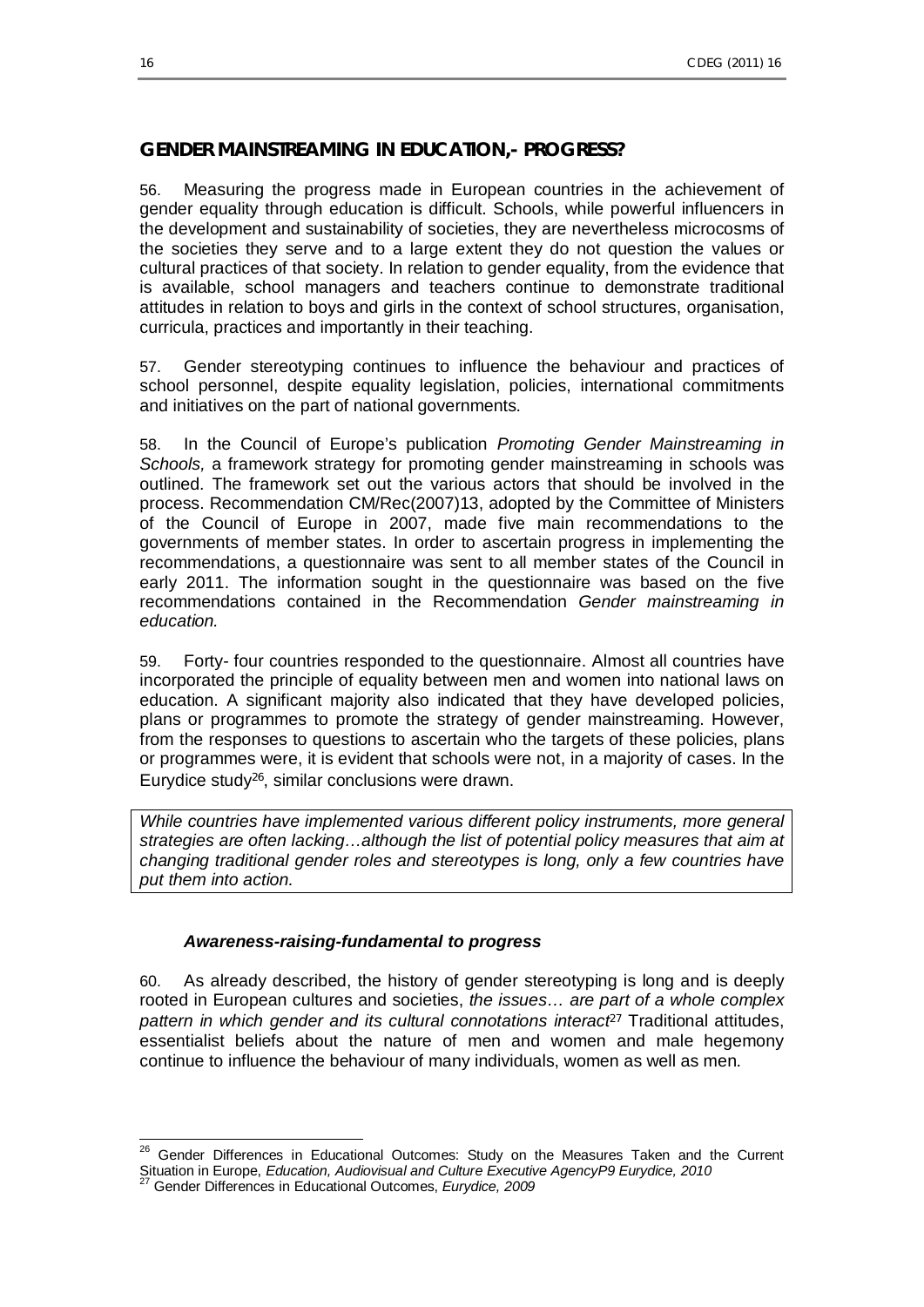61. Despite the achievement of human and democratic rights by women, spearheaded by feminists and the feminist movements of the late nineteenth and twentieth centuries, and promoted by international organisations such as the Council of Europe, gender stereotyping and sexism remain the greatest obstacles to the *de facto* achievement of gender equality in the twenty-first century. Unless legislation and policies are accompanied by comprehensive strategies, beginning with awareness-raising programmes for all stakeholders in the education system; policy makers, ministry personnel, school authorities, teachers, parents and pupils, success in the elimination of gender stereotyping may be limited.

62. The following comments from school personnel which have been documented in a number of research studies, highlight a blindness and defensiveness to the issue of gender equality: *'we take gender equality for granted' 'we treat everyone the same' ' girls outperform boys in all academic assessments, so the concern should be for boys' underachievement. Ryan, in her study concluded that raising issues about gender equality is a 'feminist' project; it is seen as irrelevant to day-to-day concern[s28](#page-16-0).* 

63. The Council of Europe survey sought information concerning awarenessraising activities for stakeholders in the education system. Thirty-five countries have implemented awareness- raising activities relating to gender equality and gender mainstreaming for the staff of the Ministry of Education. Twenty-three countries have prepared guidelines for relevant authorities and personnel to assist them in implementing gender mainstreaming. However, not all of the twenty-three targeted all stakeholders and all aspects of school life. Twenty-six countries include gender mainstraming and its promotion in the pre-service training of teachers and thirty-two include gender mainstreaming and its promotion in in-service training of teachers. The need to include gender equality issues in the pre-service of teachers has been highlighted in numerous studies and international reports.

64. Schools, as microcosms of the society they serve, reproduce practices rather than reflect on them. Teachers, unless made aware of their own socialisation and provided with opportunities to reflect on their own values and beliefs during their training, unconsciously in most cases, accept the *status quo* set down by the society they serve or in which they live.

65. All pre-service training courses for teachers should include, as a mandatory element of the course, modules on gender equality and how to implement gender mainstreaming as an essential requirement of good teaching. Student teachers should also have opportunities to examine their own values and beliefs in the context of their socialisation and should be challenged to assess the possible impact of these on their future teaching practices and interactions with pupils.

*If student teachers should learn anything, they should learn that gender equality is about lifting barriers that limit the opportunities and choices of both sexes. It is about enriching the classroom experience, widening opportunities and expanding choices for all pupils[29](#page-16-1) .* 

 $\overline{a}$ 

<span id="page-16-0"></span><sup>28</sup> Gendering the School Plan, *Lorna Ryan, 2006* 

<span id="page-16-1"></span><sup>29</sup> Different Planets? *Caroline Renehan, 2006*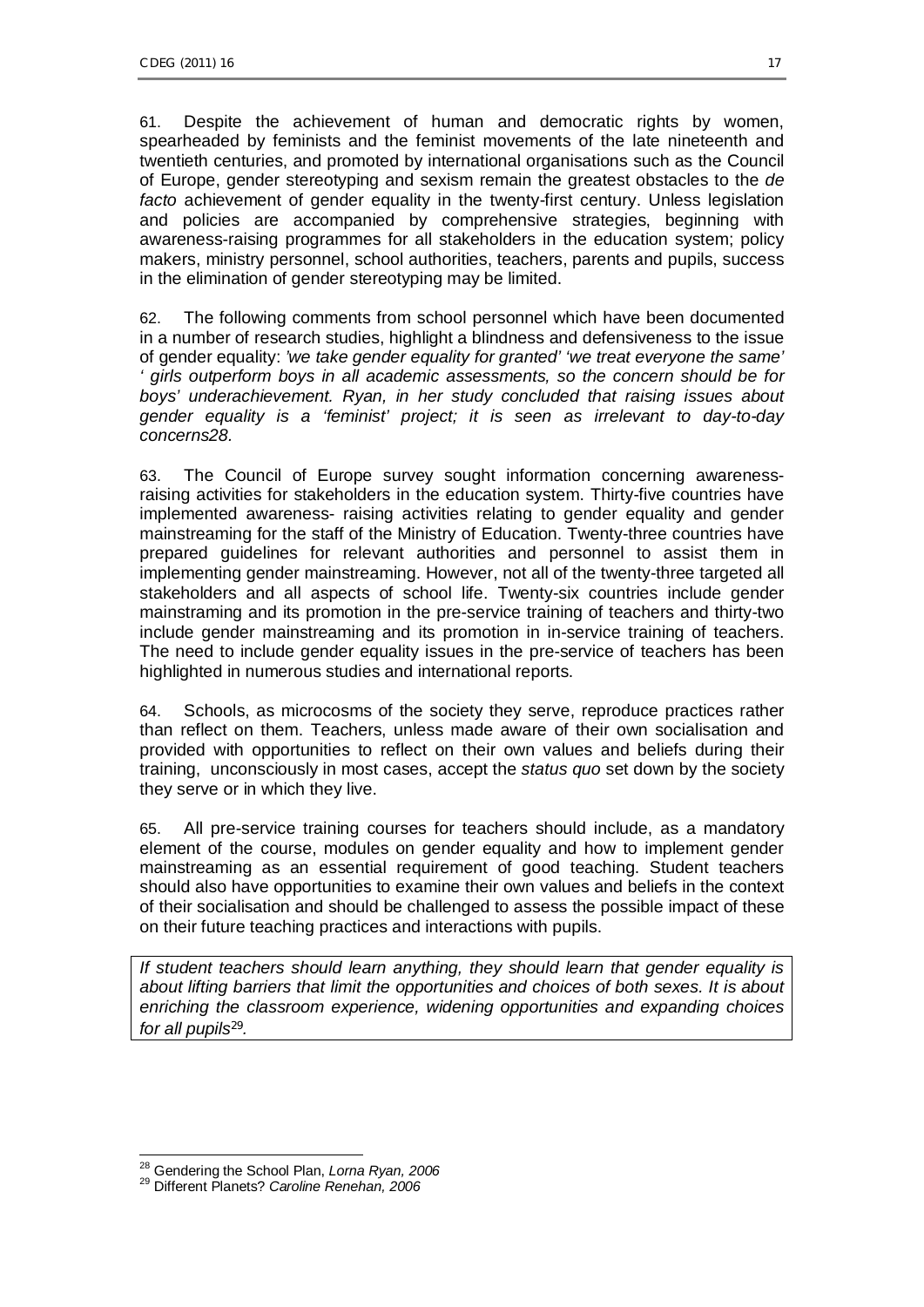62. In-service training modules on gender mainstreaming should also be a mandatory requirement for all serving teachers who should be made aware of the possible serious consequences of gender 'blindness' for their pupils, boys as well as girls. Specific abilities, talents, aptitudes and interests are not limited on the basis of the gender of a pupil, they are spread across individuals of both genders. Teachers need to be conscious of this in their teaching and expectations for their pupils.

#### *Role of parents in the promotion of gender equality*

66. Parents[30](#page-17-0)play a major role in the early socialisation of their children and continue to influence their personal, educational and other choices throughout their years in school. In a study in Ireland<sup>[31](#page-17-1)</sup>, when pupils were asked 'who helped you choose your subjects for the Leaving Certificate?' (State examination taken at age 18 years) 67% said 'parents'.

67. Parents also transmit their values, beliefs and cultural traditions to their children. In some cultures, these can be stereotyped along gender lines and may not reflect national policies in relation to gender equality. Parents therefore must be included as key players in schools' promotion of gender mainstreaming activities and must be assisted in understanding what is involved in the process.

68. Challenging gender stereotyping in schools without the involvement and cooperation of parents could lead to tensions for either girls or boys in relation to educational, training or career choices. Parents may not be aware of the obligations of schools in relation to compliance with legislation and should be informed accordingly. In the Council of Europe study, countries were asked if they provided guidelines on gender mainstreaming which were aimed at parents. Only eight countries had developed such guidelines.

69. Parents are involved in the socialisation of their children from the moment they are born; through infancy, childhood, adolescence and often into early adulthood. Their interactions with sons and daughters may be gender stereotyped; in the way they dress them; the toys they give them; the way they play and interact with them; the behaviour they permit and the rules they apply. While there are other influences in the socialisation process of children and adolescents, parents in the main play the most significant role. Parents therefore should be made aware of the consequences of gender role stereotyping;- how it can affect the holistic development of girls and boys and limit their life chances and personal fulfilment.

70. In Cyprus, parents' training in communication skills, mutual respect, and equality are carried out by the Pedagogical Institute and the Educational Psychology Service, in order to foster the balance of power within families. In addition, the Educational Psychology Service aims at enhancing parental awareness on the impact of parents' actions on their children's development through the conduction of individual interviews and meetings with parents.

71. In Ireland, as part of the gender mainstreaming strategy, the Department (Ministry) of Education and Science developed guidelines which address the whole school community, including parents. The guidelines, which are included in two

<span id="page-17-0"></span>  $30$  Parents,- include guardians, foster parents or persons acting in loco parentis who have a child in their care subject to any statutory power or order of a court

<span id="page-17-1"></span><sup>31</sup> Survey of Student Guidance in Post-Primary Schools, *Department of Education and Science, 2006/2007*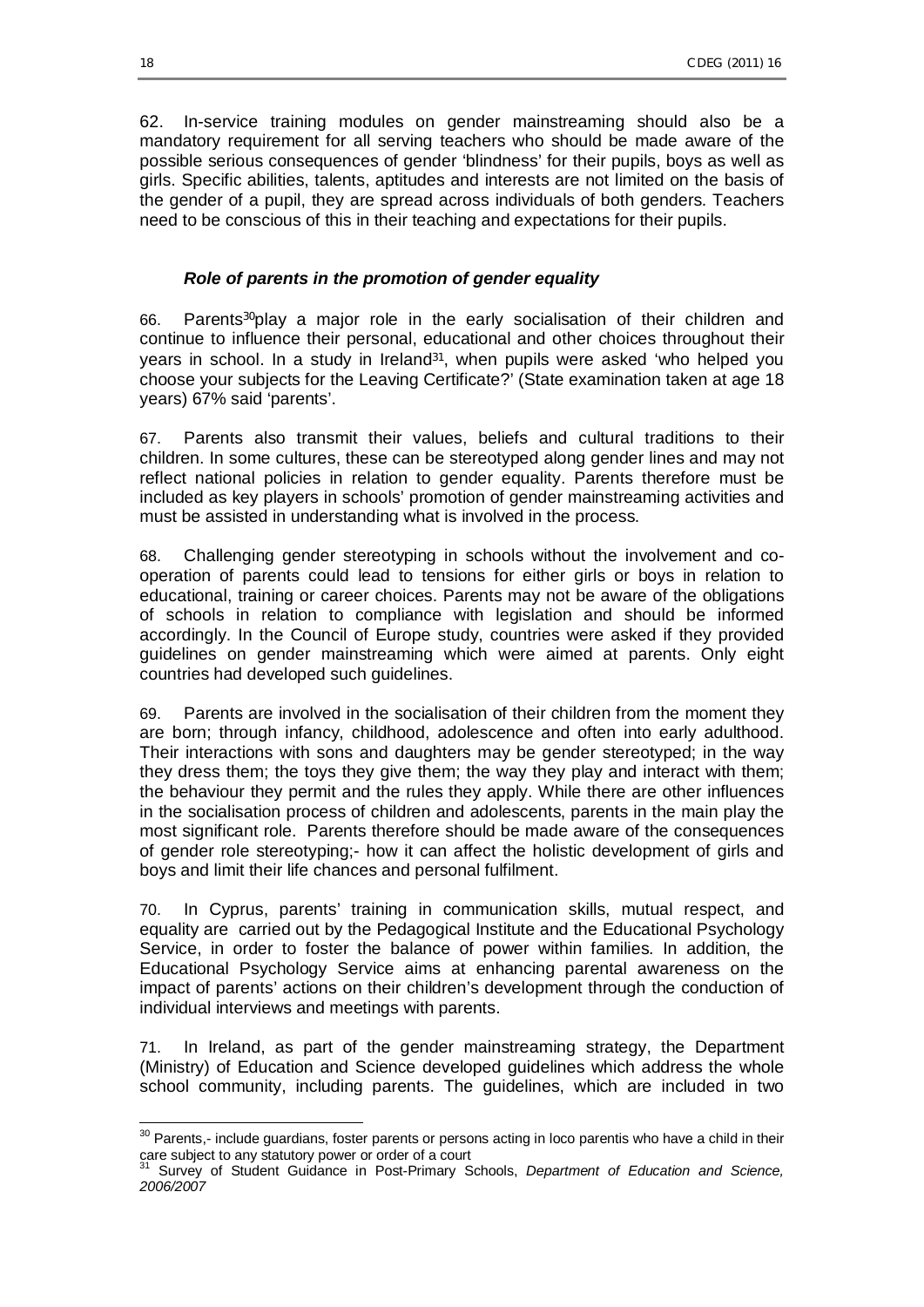resource packs - Equal Measures for primary schools and eQuality Measures for second-level schools, provide parents with: information about schools' obligations in relation to equality legislation; an explanation of gender mainstreaming and what it entails; suggestions for actions that parents can undertake to contribute to gender mainstreaming in the school. Interviews with parents are included on DVDs which are part of the packs.

## *Formal curriculum*

72. The formal curriculum is considered to be the central element of the education of children and young people. Many countries have a national or regional prescribed curriculum which includes mandatory elements such as reading and numeracy in primary education and languages, literature, mathematics and general science in lower secondary education. Other subjects may also be mandatory in different countries. As pupils progress through second-level education, they choose from a range of subjects and programmes offered by schools.

73. Without intervention on the part of schools to ensure that pupils choose optional subjects and educational programmes for which they have an aptitude and an interest in, and which will lead to career opportunities, adolescents will not want to appear different to their peers and will likely opt for traditional gendered choices.

74. Perceptions that some subjects are for boys or girls need to be challenged by school personnel. Teachers also need to be aware of the content of the subjects they teach and of the textbooks and teaching materials they use. The syllabi of many subjects exclude the contribution of women to the subject or fail to cover aspects of women's lives, or if they are included, they are stereotyped. Nineteen countries in the Council of Europe survey have prepared guidelines for schools to assist them to promote gender mainstreaming in the delivery of the formal curriculum.

75. In Malta, the National Commission for the Promotion of Equality (NCPE) carried out a project *Facilitating Equality through Education*, with the aim of challenging gender roles and stereotypes in the formal education process which often led primary and secondary school pupils to aspire for work and private life roles influenced by their gender rather than by their interests and capabilities. To achieve this objective, policymakers, teachers and pupils alike, were sensitised to the need for greater gender equality, work/life balance with equal responsibilities and gender neutral language. This project disseminated material as well as organised a number of activities aimed at children such as: slots on children's television programmes; a competition for children; and the dissemination of educational material distributed to schools.

## *Science and technology*

72. In a world that is becoming more dependant on technology and in particular on information communication technology (ICT), it is essential that girls as well as boys, have access to all of the school's ICT facilities and that they are equally encouraged to take technology subjects in second-level education. As the demand for the products and services of technology grows internationally, the requirement for suitably qualified personnel to work in these sectors will increase.

73. In most European countries in 2009, over 50 percent of students in tertiary education were female. However they constituted on average, between 15 and 30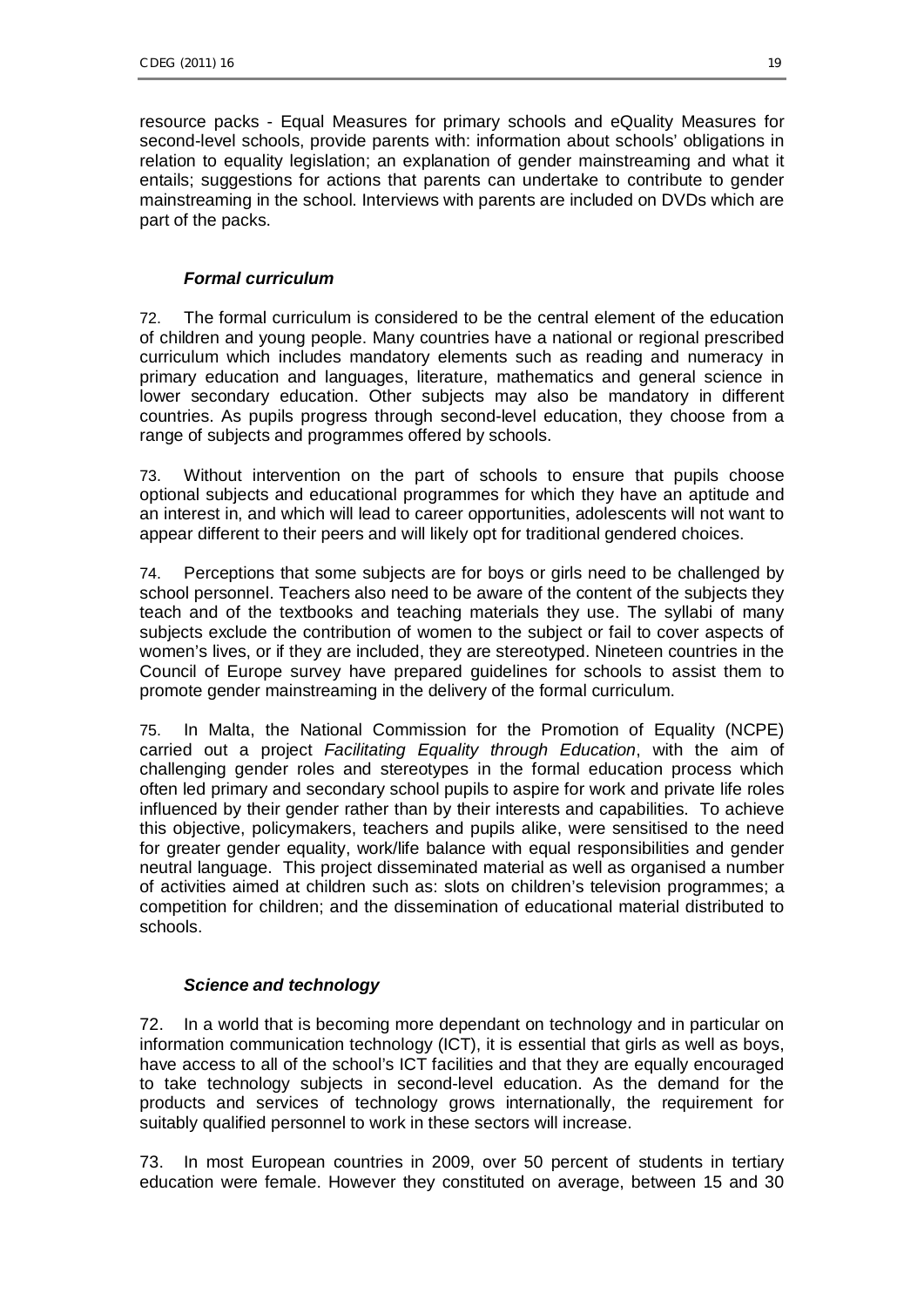percent of the total numbers studying engineering, manufacturing and construction and between 30 and 40 percent of the total numbers studying science, mathematics and computin[g32](#page-19-0). While it is difficult to assess to what degree gender stereotyping influences pupils' third-level and career choices, it can be inferred from the statistics that schools are not proactive enough in encouraging their pupils to make nontraditional choices. Only half of the countries in the Council of Europe survey indicated that schools in their respective country are either required or encouraged to set targets to increase the number of girls taking science and technology subjects in second-level education.

74. When considering careers, girls should be provided with information about the opportunities available in the scientific and technological fields and they should be encouraged to consider these in the course of their career guidance programmes. Likewise, boys should be encouraged to consider careers in teaching and the caring professions. It is essential therefore that in the course of their training and in-service programmes, career guidance personnel are made aware of the need to be proactive in challenging stereotyped attitudes and choices among their pupils when they are considering third-level or further education courses, training and careers.

75. In Germany, a nationwide day of action – *Girls'Day* - takes place on the fourth Thursday in April each year. On that day, companies, businesses, educational and research institutions as well as government agencies invite girls to visit their workplaces. The girls have opportunities to learn about careers in science and technology and they meet women who work in these sectors. A website [www.girls](http://www.girls-day.de/)[day.de](http://www.girls-day.de/) provides more information about the project. A *Boys' Day* will commence in April 2012.

76. In the United Kingdom, the *Women in Science, Engineering and Technology (WiSET)* team organise *Girls' Days* which are open to girls aged between 11 and 18 years. The events cover diverse careers in the fields of science, engineering and technology. The purpose of the events is to excite and inspire the participants about the wealth of opportunities open to them through further study, higher education and/or a career in SET industries. Each day includes at least one talk from a role model from either higher education or the SET industries. Short taster events are also arranged within schools. Their website [www.wiset.org.uk](http://www.wiset.org.uk/) provides further information.

77. In Estonia, a media campaign was recently launched, designed to reduce segregation within the labour market and the stereotyping that underlies it. Pupils about to make career choices were identified as an important target group and were encouraged to think outside the boundaries of gender stereotypes in deciding their future plans. The campaign centered around four individuals whose career choices were independent of conventional gender stereotyped choices. The objective was that these young people would act as role models for others. The press launch was held in a kindergarten classroom to highlight the importance of promoting a stereotyped and discrimination free environment from the earliest age onwards.

<span id="page-19-0"></span><sup>32</sup> Eurostat

1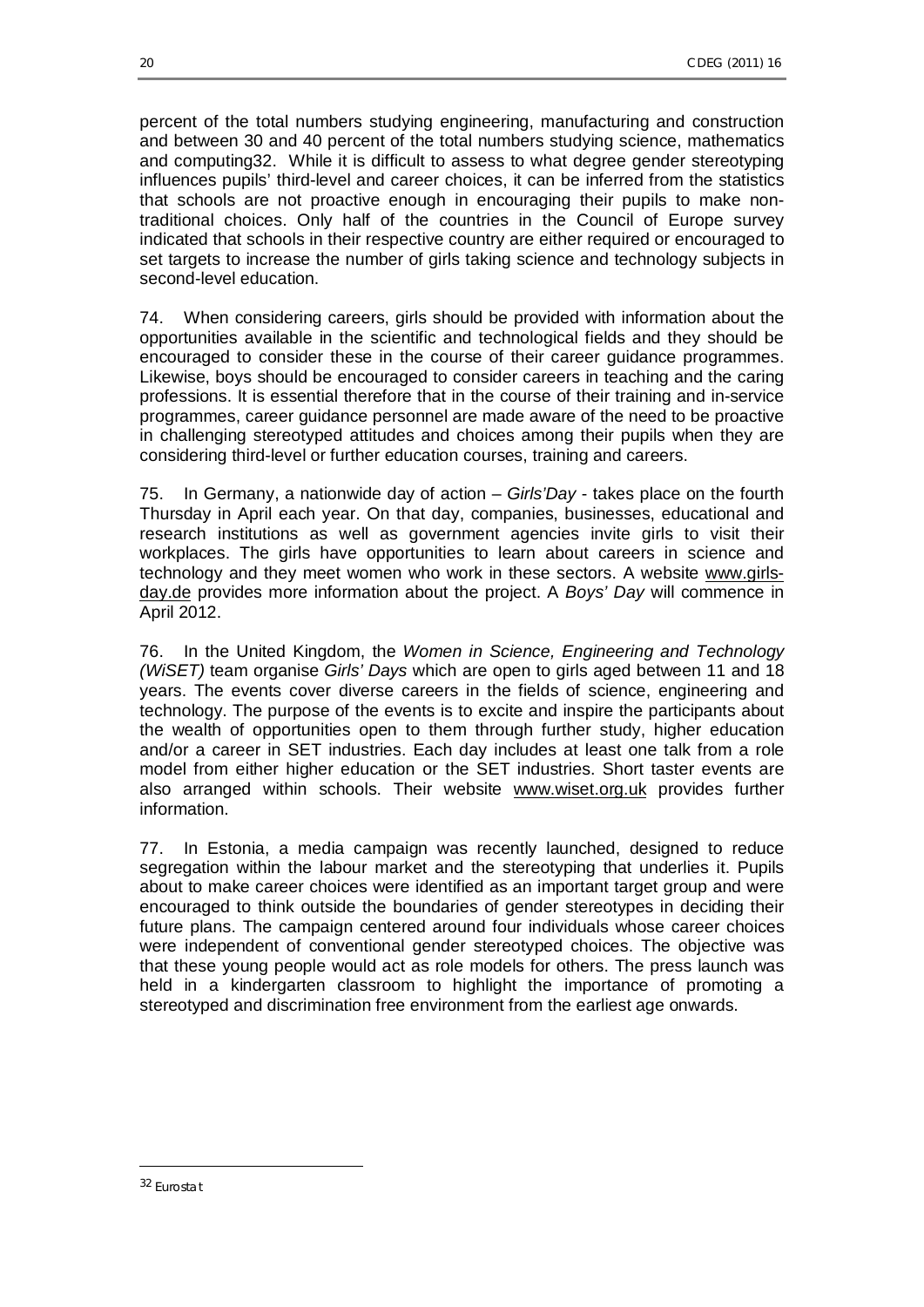#### *Syllabi, textbooks and teaching materials*

78. The content of curricula may be determined at national or regional level in some countries but schools generally are free to choose the textbooks and materials used to deliver the curriculum. Textbooks at primary level are used to teach literacy and numeracy skills and generally include stories and illustrations which young children can identify with such as home life, community life, social outings etc. Many of these textbooks include stories and images which reflect a stereotyped portrayal of the activities and roles of women and men, boys and girls.

79. Teachers should be aware of the need to use textbooks and materials which reflect the reality of modern life, where roles undertaken by women and men may interchange and vary, and where the construction of the family of some children may not conform to the traditional family unit. Where gender role stereotyping is found in textbooks, teachers can use it to raise awareness of gender stereotyping and its negative effects on the lives of women and men and to teach children to challenge it when encountered.

80. In second-level education, textbooks and teaching materials are used by specialist teachers to deliver a syllabus. Teachers may not have a direct input into the content of the syllabus they are required to teach, but most countries now have mechanisms in place e.g. subject associations, to ensure that teachers can contribute their views concerning the content or other aspects of their specialist subject syllabi. Teachers therefore need to challenge a syllabus that excludes the contribution of females to the subject and they need to highlight and condemn textbooks and materials that portray women or men in a stereotyped manner or that use sexist language.

81. Twenty-eight countries in the Council of Europe survey indicated that they have held discussions or prepared guidelines for the authors and publishers of textbooks and materials to ensure that they do not include sex stereotyping and that they are inclusive of the contribution and scholarship of women as well as men.

82. In Romania, teachers have at their disposal a Compendium for the Gender Dimension in Education which provides a set of specific tools for self-evaluation and evaluation of educational institutions from the gender perspective, as well as a set of indicators for the evaluation of school books from the gender perspective. The compendium also provides a glossary with definitions of basic concepts relating to gender in education.

83. In Serbia, an analysis of primary and secondary school textbooks and curricula in terms of gender equality was conducted at national level and the results of the analysis were used to make recommendations for the inclusion of a gender perspective in educational materials for primary and secondary education, in accordance with the National Strategy for the empowerment of women and the promotion of gender equality (2009/2015).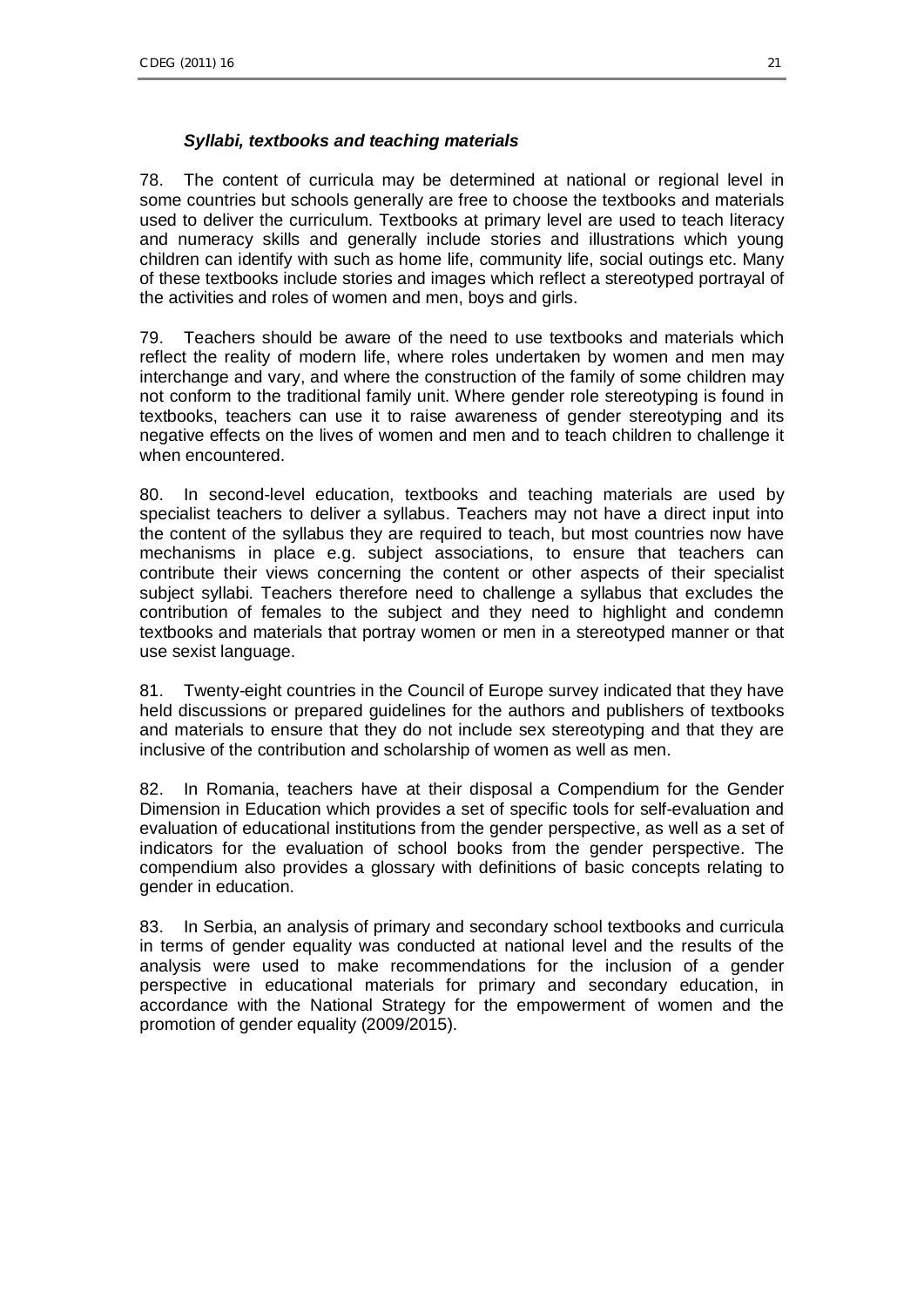*Overall, results of investigations show, in general, a situation which is far from satisfactory. Women and men continue to be treated differently in many school books in European countries. Men are still more often represented than women; vocabulary is in contradiction with the principle of gender equality, the main characters are mostly male, women depicted have largely typically female jobs and are generally missing from the political and intellectual arena. Textbooks show stereotyped images of men and women and few can be said to tackle stereotypes or balance the representation of men and women, as various research projects have shown[33.](#page-21-0)* 

#### *Hidden curriculum*

84. The hidden curriculum which includes unwritten rules, casual remarks, language used in conversations, adults' assumptions, what students get rewarded or reprimanded for and all the other day-to-day experiences in school constitute a "hidden curriculum" with great power. The messages that are conveyed to pupils through the hidden curriculum influence their self-perceptions as well as their selfconfidence.

85. The different experiences of girls and boys in schools and in particular in classroom interactions with teachers, convey subliminal but powerful messages which influence self-perceptions and self-confidence.

*This type of gender bias is likely to be part of the hidden curriculum of lessons taught implicitly and generally unconsciously to pupils through the every day functioning of classroom interaction…pupils, when exposed to gender bias may be socialised, through years of schooling, to be silent and passive or aggressive and boisterous leading to distorted perceptions of gender roles embedded in teacher interactions with pupils.[34](#page-21-1)* 

86. Language, and the way it is used around the school by teachers and pupils, can play an important role in either reinforcing stereotypes or challenging them. Generally people have become more conscious of the language they use in relation to for example; race, culture, disability, but sex stereotyped and sexist language still persists, particularly in non-formal settings, in schools. Students in particular continue to use sexist language in conversations among themselves and with other members of the school community which often goes unchallenged.

87. The invisibility of sexist behaviour and language referred to earlier which form part of the hidden curriculum in schools, contributes to the perpetuation of gender stereotyping which in turn leads to gendered self- perceptions.

88. The power of the hidden curriculum should be highlighted by school authorities and mechanisms to counter its negative effects should be included in gender mainstreaming policies and practices. Of the forty-four countries that participated in the Council of Europe survey, only fourteen have prepared guidelines that address issues related to the hidden curriculum in schools, as part of a mainstreaming strategy.

1

<span id="page-21-0"></span><sup>33</sup> Gender Difference in Educational Outcomes, *Eurydice, 2009* 

<span id="page-21-1"></span><sup>34</sup> Different Planets? Gender Attitudes and Classroom Practice in Post-Primary Teaching, *Caroline Renehan, The Liffey Press, 2006*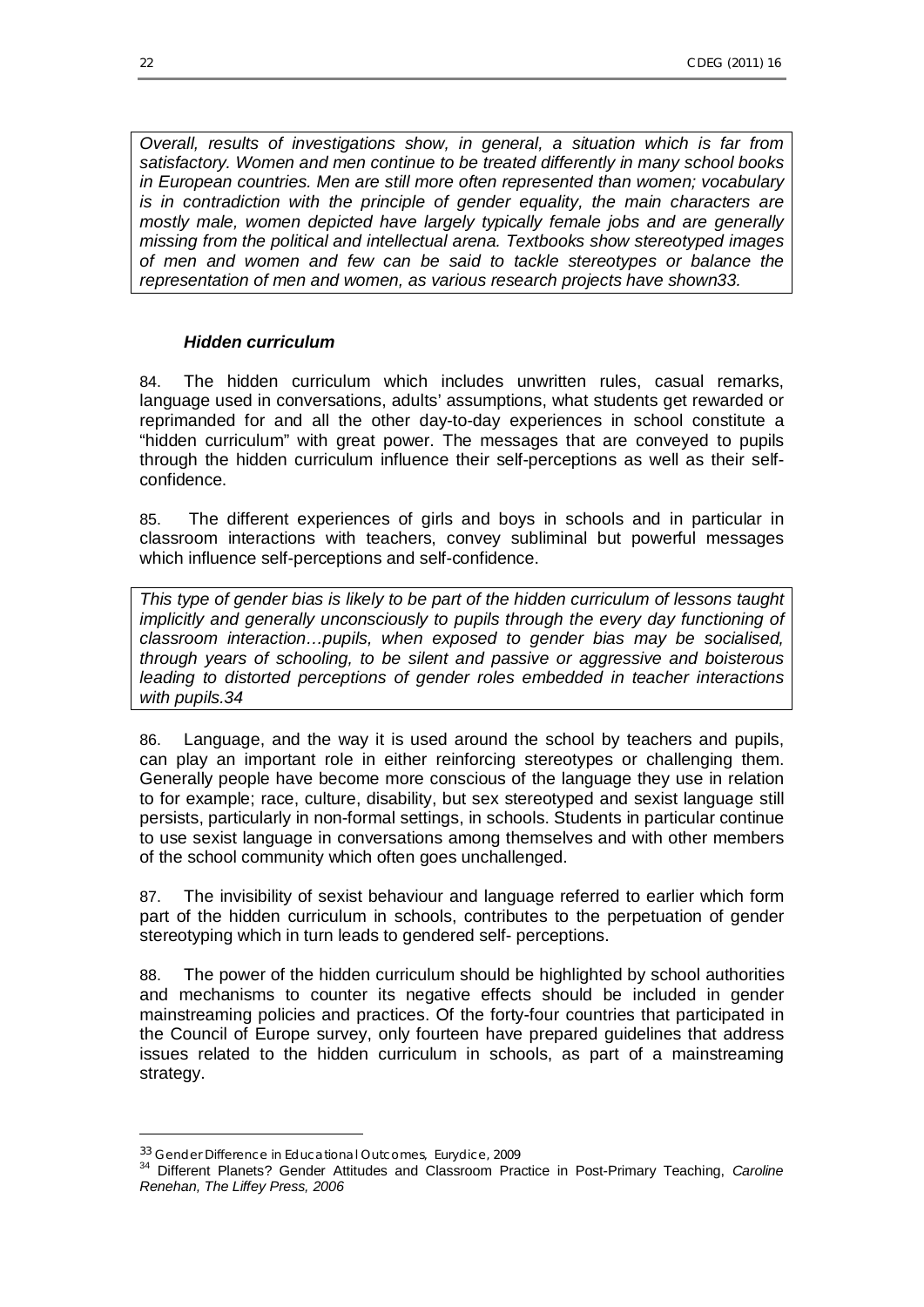89. In Poland, a project *Girls and Boys: With No Fear, No Prejudice, No Violence* was implemented in 2006 by the *Towards the Girls Association*. As a result of the project, a set of scenarios was developed for equality lessons in lower secondary and upper secondary lyceum-type schools which cover issues such as conflicts, managing difficult emotions, communication, stereotypes and peer violence.

#### *Extra curricular activities*

90. Participation in extra curricular activities is a fundamental element of the education of young people and contributes to their social, physical and personal development. All pupils should have access to as wide a range of extra curricular activities as possible. Most schools provide a number of extra curricular activities which may include sports -team and individual, music, drama, debating, board games. Surveys in a number of countries have expressed concern about the lack of participation by girls in physical and sporting activities.

91. Most schools provide opportunities for boys to participate in a variety of sporting activities and provide resources and funding to support school teams to compete in events such as football leagues. Girls may not be afforded the same opportunities or provided with similar resources. As part of the gender mainstreaming process, schools should be required to examine their extra curricular programme and revise it if necessary, to ensure that all pupils have access to all activities. Resources should also be distributed fairly to support these activities. All achievements by pupils, whether team, individual or whole school, should also be celebrated equally. In the Council of Europe survey, less than half of the countries (18) have developed guidelines for schools that address extra curricular activities as part of the gender mainstreaming process.

## *Pupils' contribution to gender mainstreaming*

92. Schools are generally hierarchical organisations with the principal/head teacher having most power and pupils the least. Pupils therefore may not have any formal means or mechanisms to communicate with school management or to contribute to the policies of the school. This structure of power is often challenged by pupils themselves as they question traditional forms of authority. In recent years, the need to hear pupils' voices and to include their concerns in the operation of schools has been recognised by education ministries and school authorities. In many countries schools are now either required or encouraged to establish student councils to formally represent the student body of the school.

93. Many countries have established national student councils or bodies and provide support for them. Part of this support may entail the development and provision of materials and guidelines on aspects of school life. In their research on equality and power in schools, Lynch and Lodge referred to pupils' lack of capacity and opportunity to name gender injustices. They found from essays written by pupils, that girls perceived gender inequality to be a bigger problem in their schools than did boys. They suggest however, that the lack of debate within schools about the dominating practices of relatively small numbers of boys in relation to other boys as well as girls suggests that dominance-driven definitions of masculinity have hegemonic status and that boys also lack the capacity and space to challenge them.

94. It is suggested that student councils/bodies can provide pupils with the mechanism to obtain the space and opportunity to highlight issues around gender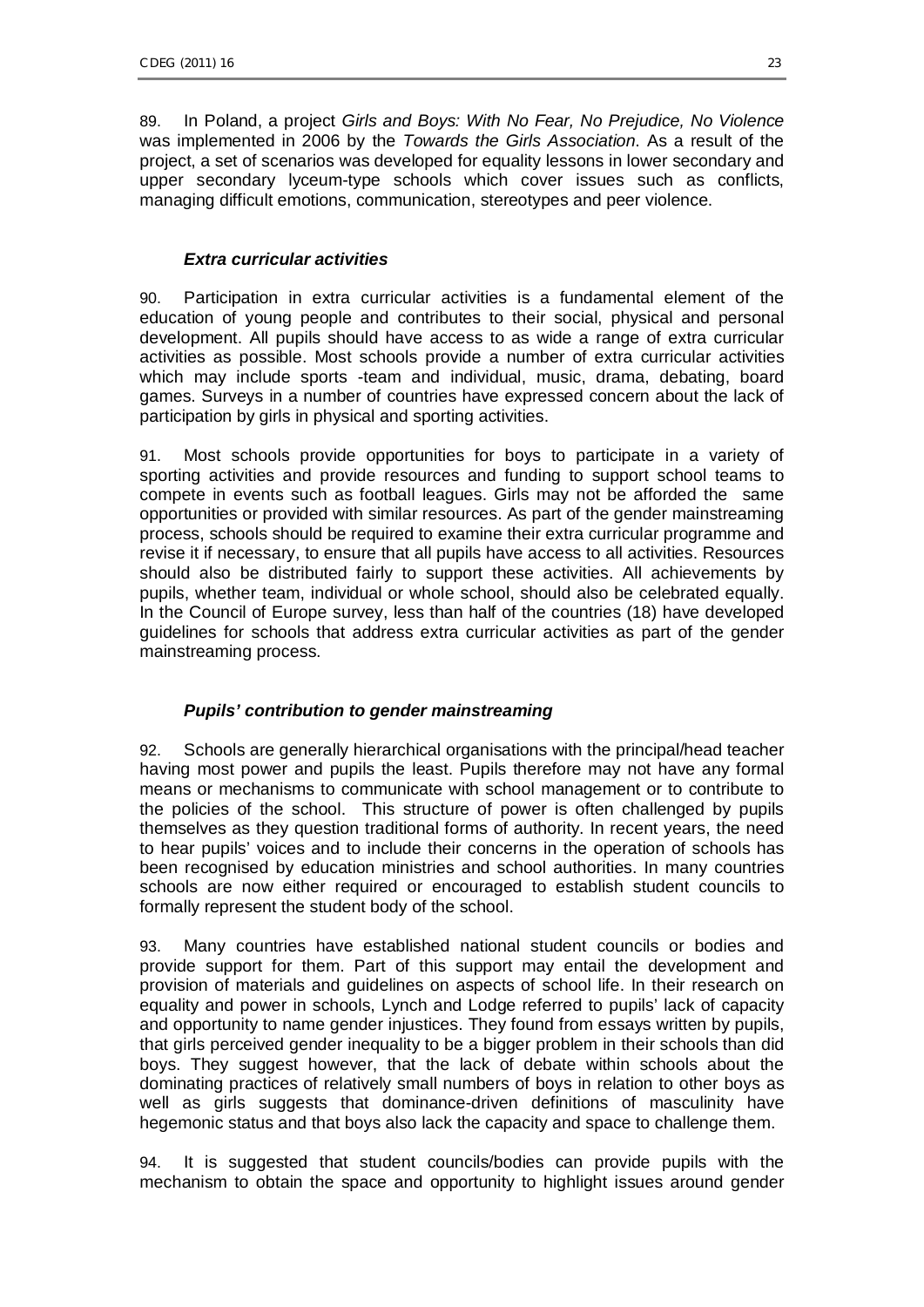inequality and gender stereotyping (among other forms of stereotyping and inequality) and to contribute to the process of addressing these. In the Council of Europe questionnaire, countries were asked if the issue of gender equality had been included in materials prepared for student councils/bodies. Twenty-seven of the countries had not addressed this issue in preparing such materials.

#### *Special needs of certain groups of boys and girls*

95. As societies become more egalitarian, the recognition of the rights of all individuals, as identified by organisations such as the Council of Europe, have become enshrined in national laws. However, compliance with the requirements of such laws is difficult to establish and the experience by all individuals of their rights under the legislation is not always uniform.

96. Prejudice and stereotyping remain the principal obstacles to the achievement of equality of outcomes for all. However, in addition to these obstacles and despite policies of inclusiveness, the structures; operation; teaching provision; and predominant values of many schools have not changed to accommodate the diverse backgrounds and needs of some pupils.

97. Pupils from minority or ethnic groups as well as those with physical or intellectual disabilities or with special educational needs now have the right to attend mainstream education in most countries. They also have a right to expect to receive an education that provides them with opportunities to achieve to their potential. Girls, in particular, from minority groups may have very different educational needs to boys from the same groups. Schools should be aware of these needs and should make provision to address them. Only nine of the countries that responded to the Council of Europe questionnaire indicated that they have developed guidelines for schools to assist them in providing for the special needs of certain groups of pupils, as part of the gender mainstreaming process.

98. Serbia has adopted a series of regulations and strategy documents that present a framework for the education of Roma girls aimed at improving, *inter alia*, their education and training and promoting gender equality. Serbia is a member of the international initiative *Decade of Roma Inclusion (2005-2015.*

#### *Monitoring and evaluation*

99. Monitoring and evaluation are at the core of gender mainstreaming strategies. To be effective however, indicators need to be developed to provide a consistency of approach, and to measure progress and compare outcomes. In the Council of Europe survey, only fifteen countries indicated that they had developed indicators for the evaluation of gender mainstreaming in schools.

100. Schools record a lot of information, particularly in relation to educational performance and achievement; drop-out rates; pupils' subject and programme choices; initial destination of past-pupils. However, the use made by schools of such information is not clear.

101. As part of the gender mainstreaming process schools could use this information to set targets, and to monitor and evaluate progress. Guidelines to assist them to develop their own indicators to measure progress should form part of the training programmes for school authorities and school personnel.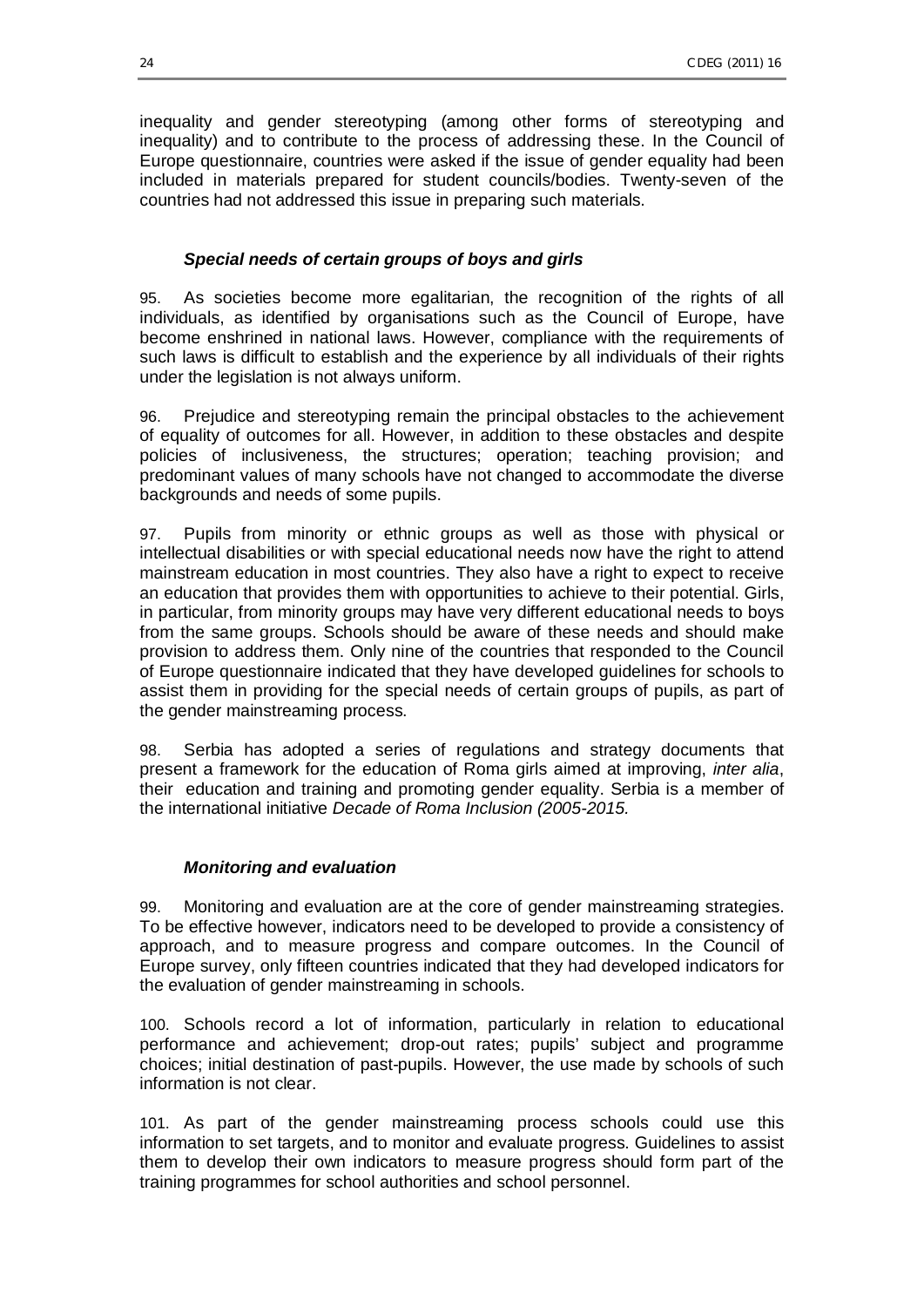## **RESPONSIBILITY FOR THE PROMOTION OF GENDER MAINSTREAMING THROUGHOUT THE EDUCATION SYSTEM**

102. All stakeholders have a responsibility to promote equality of opportunity and equality of outcomes for all pupils. In relation to gender equality, while progress has been made by way of legislation and in national educational policies, countries have not developed comprehensive strategies which target all stakeholders and focus on all aspects of school life. In claiming that gender equality is implicit in all school policies and practices as part of an overall equality mainstreaming approach, gender blindness and what is referred to as the 'evaporation' of gender equality are still evident in schools.

103. Lists of recommendations have been made by researches, included in formal reports and in legal instruments, but it would appear that social mindset still has some way to go. While specific actions have been undertaken in most Europeans countries, in some more than others, progress in eliminating gender stereotyping and its consequences for all humans, males as well as females, remains slow. It is recognised that schools on their own cannot combat all the negative effects of gender stereotyping. Other social influences often operate in opposition to the equality objectives of education, for example; in sectors of the media, advertising, certain industries, youth-culture.

104. Nevertheless, schools play a significant role in socialising young people. How schools are structured, how they operate, the values they espouse, the curriculum they offer, the expectations they have of their pupils, the behaviour of school personnel and that permitted by pupils, the teaching and learning environment, the experience of pupils in the classroom and throughout the school, the textbooks and materials used; all contribute to either challenging gender and other forms of stereotyping, or perpetuating them. Strategies to promote gender equality throughout the education system must encompass all of these elements.

105. The *invisible* patriarchal paradigm which continues to operate in many educational establishments has profound implications for the life chances, experiences and outcomes of many individuals, men as well as women. It also has serious implications for countries' economic, political and social development.

106. The issues and consequences associated with gender stereotyping in education need to become more central in countries' development policies and plans as they face a future which requires the talents, skills and contributions of all citizens. Comprehensive strategies therefore are required to counter gender stereotyping and sexism which stubbornly persist despite a range of measures in countries. These strategies must include robust monitoring and evaluation. The negative effects of gender stereotyping and sexism on the lives of so many are too serious to await the very gradual changes which have occurred to date in the education systems in most countries. More urgent action is required.